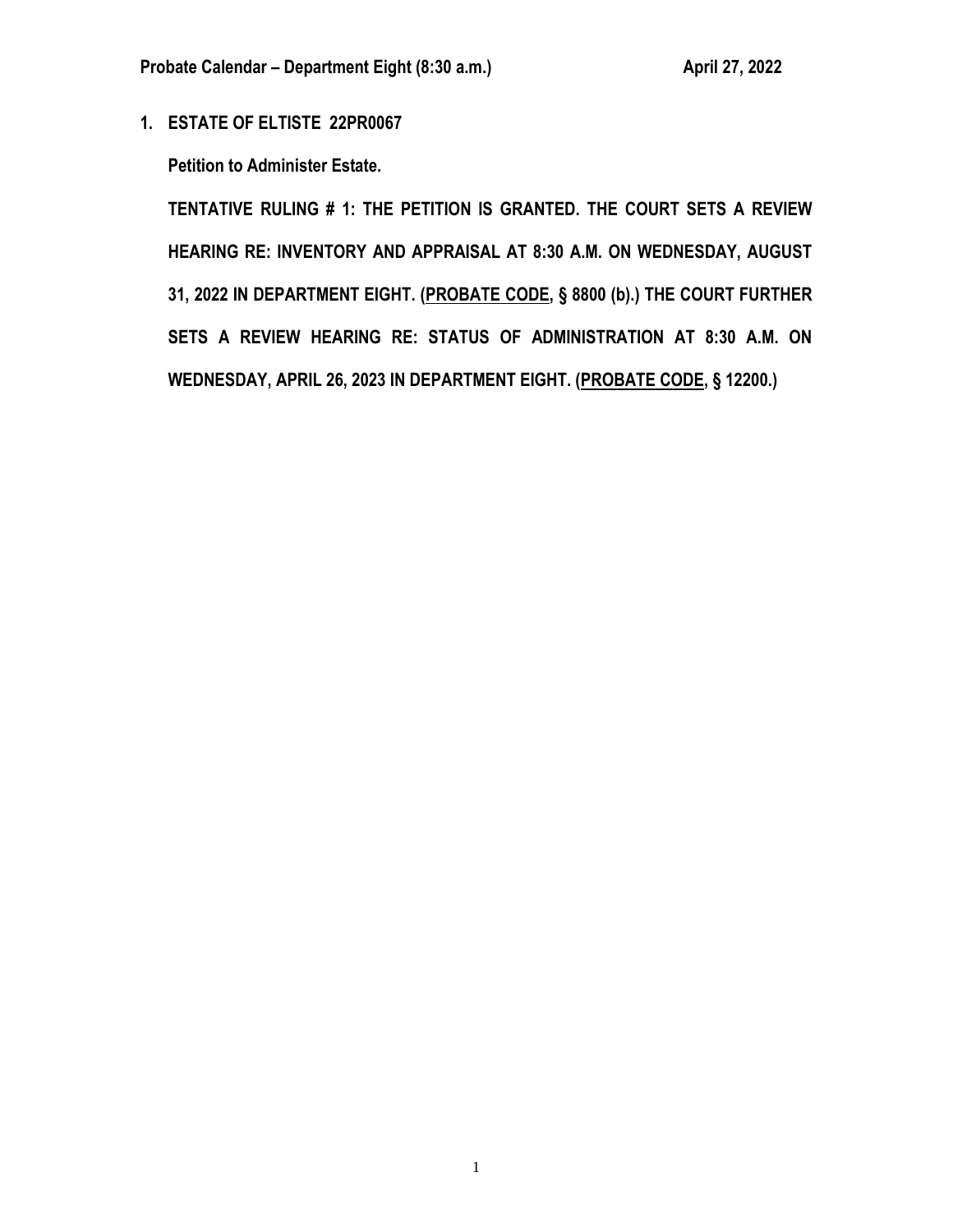## **2. ESTATE OF MARRS PP-20180235**

#### **Final Account and Report and Petition for Final Distribution.**

 On April 15, 2022 an assistant public administrator filed a declaration re: heirship issue. She declares: heir Christy Hornsby passed away shortly before the filing of the Final Account and Report and Petition for Final Distribution; at the time the petition was filed it was unknown if she had a will or other testamentary instrument and whether probate of her estate would be required; after a diligent search, no will has been found, therefore, it is believed she died intestate; at the time of her death she was unmarried and had three adult children; Christy Hornsby's assets, including the interest in this estate, were below the threshold for probate, so no probate will be filed; and a Probate Code, §13100 affidavit of small estate has been provided to Christy Hornsby's heirs for completion.

 A proof of service declares that on March 18, 2022 notice of the hearing and a copy of the Final Account and Report and Petition for Final Distribution were served by mail on all interested persons, including the three adult children of decedent Christy Hornsby.

**TENTATIVE RULING # 2: THE PETITION IS GRANTED. THE FINAL ACCOUNT IS ALLOWED, SETTLED, APPROVED AND CONFIRMED. FEES ARE FIXED AND PAYMENT ALLOWED AS REQUESTED. THE COURT AUTHORIZES PAYMENT OF \$749 TO VALERIE MARRS' ATTORNEY, PAUL KRAFT, FOR EXPENSES INCURRED IN CONNECTION WITH VALERIE MARRS' COMPETING PETITION TO BE APPOINTED PERSONAL REPRESENTATIVE. THOSE EXPENSES ARE TO BE DEDUCTED FROM THE ESTATE AS A WHOLE. THE COURT ORDERS THAT THE EXTRAORDINARY EXPENSES INCURRED IN ADMINISTERING THE ESTATE IN THE AMOUNT OF \$780 THAT AROSE FROM THE PRE-EVICTION PROCESS TO EVICT HEIR HILLARY MARRS FROM A TRAILER ON THE**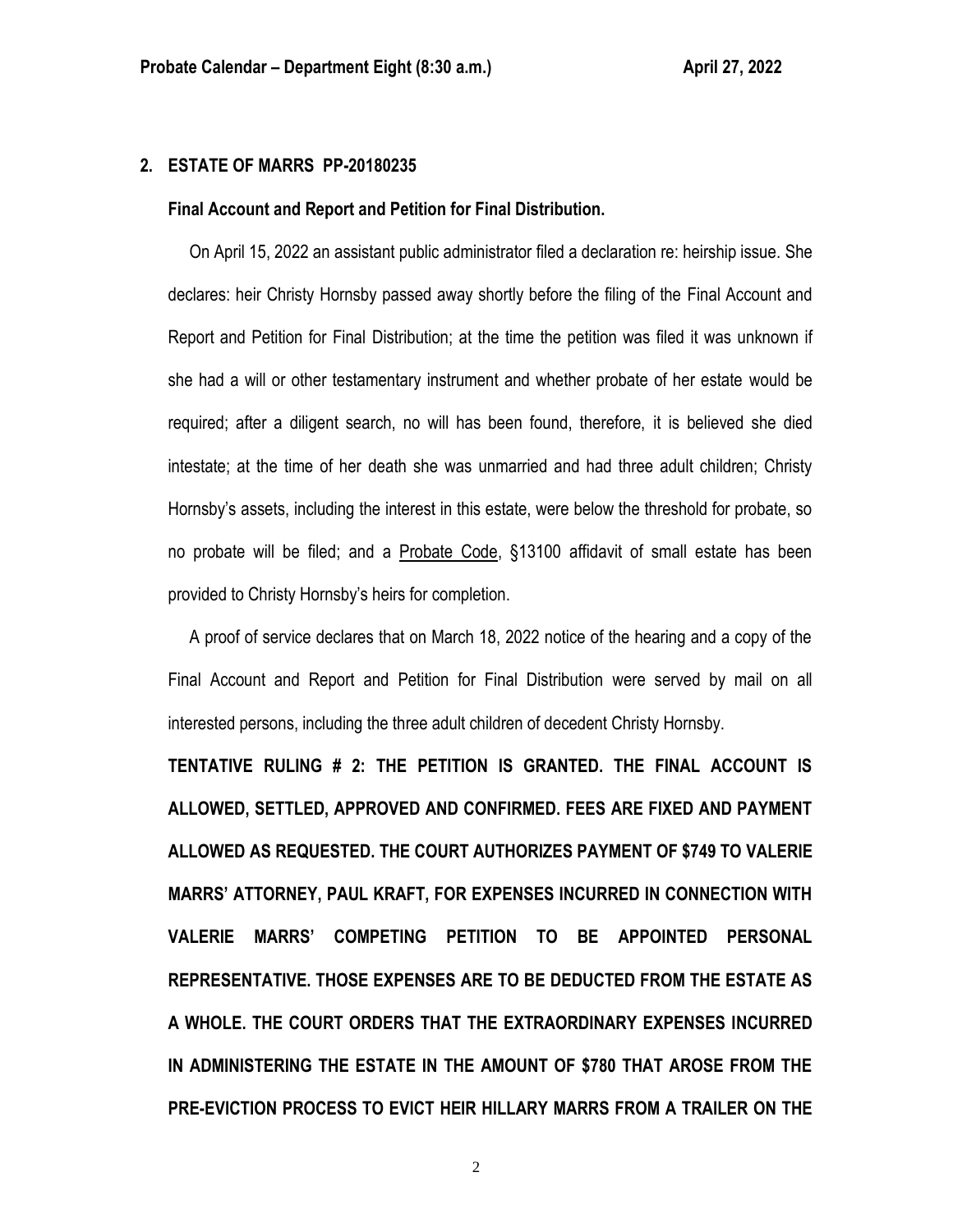**ESTATE'S REAL PROPERTY SHALL BE ALLOCATED TO HILLARY MARRS' SHARE OF THE ESTATE AS THEY AROSE FROM EFFORTS TO REMOVE HER FROM THE PROPERTY SO IT COULD BE SOLD. FINAL DISTRIBUTION IS ORDERED AS REQUESTED. CHRISTY HORNSBY'S SHARE OF THE ESTATE IS TO BE DISTRIBUTED TO HER THREE INTESTATE HEIRS UPON THEIR PRESENTATION OF AN EXECUTED PROBATE CODE, §13100 AFFIDAVIT OF SMALL ESTATE. THE COURT SETS A REVIEW HEARING RE: STATUS OF ADMINISTRATION FOR 8:30 A.M. ON WEDNESDAY, AUGUST 24, 2022 IN DEPARTMENT EIGHT AT WHICH TIME THE COURT ANTICIPATES THAT THE RECEIPTS OF FINAL DISTRIBUTION WILL HAVE BEEN FILED AND AN EX PARTE PETITION FOR FINAL DISCHARGE (JUDICIAL COUNCIL FORM DE-295.) SUBMITTED.**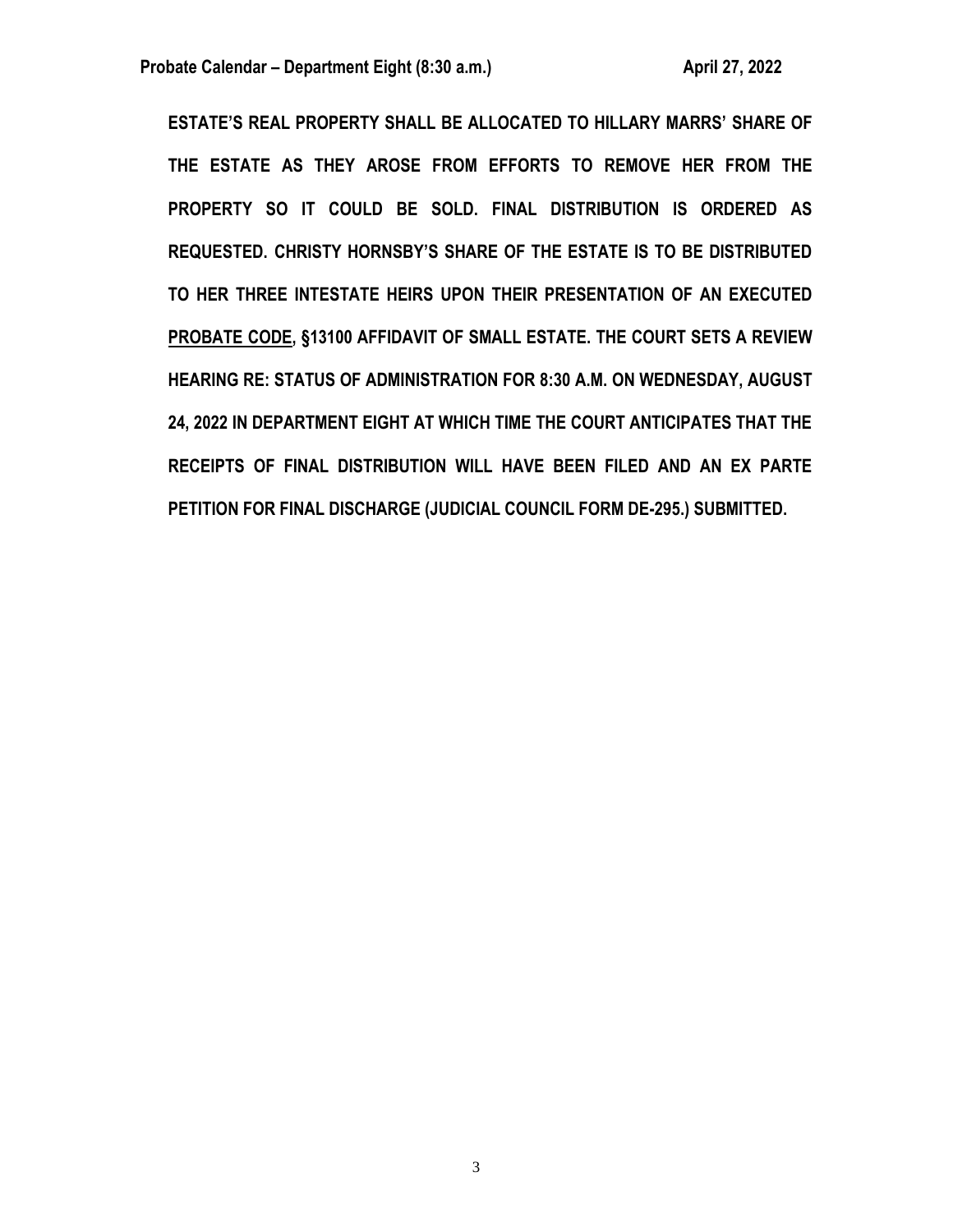**3. ESTATE OF SHOCKLEY PP-20200119**

**Review Hearing Re: Status of Administration.**

**TENTATIVE RULING # 3: THE ORDER OF FINAL DISCHARGE HAVING BEEN ENTERED** 

**ON MARCH 8, 2022, THIS MATER IS DROPPED FROM THE CALENDAR.**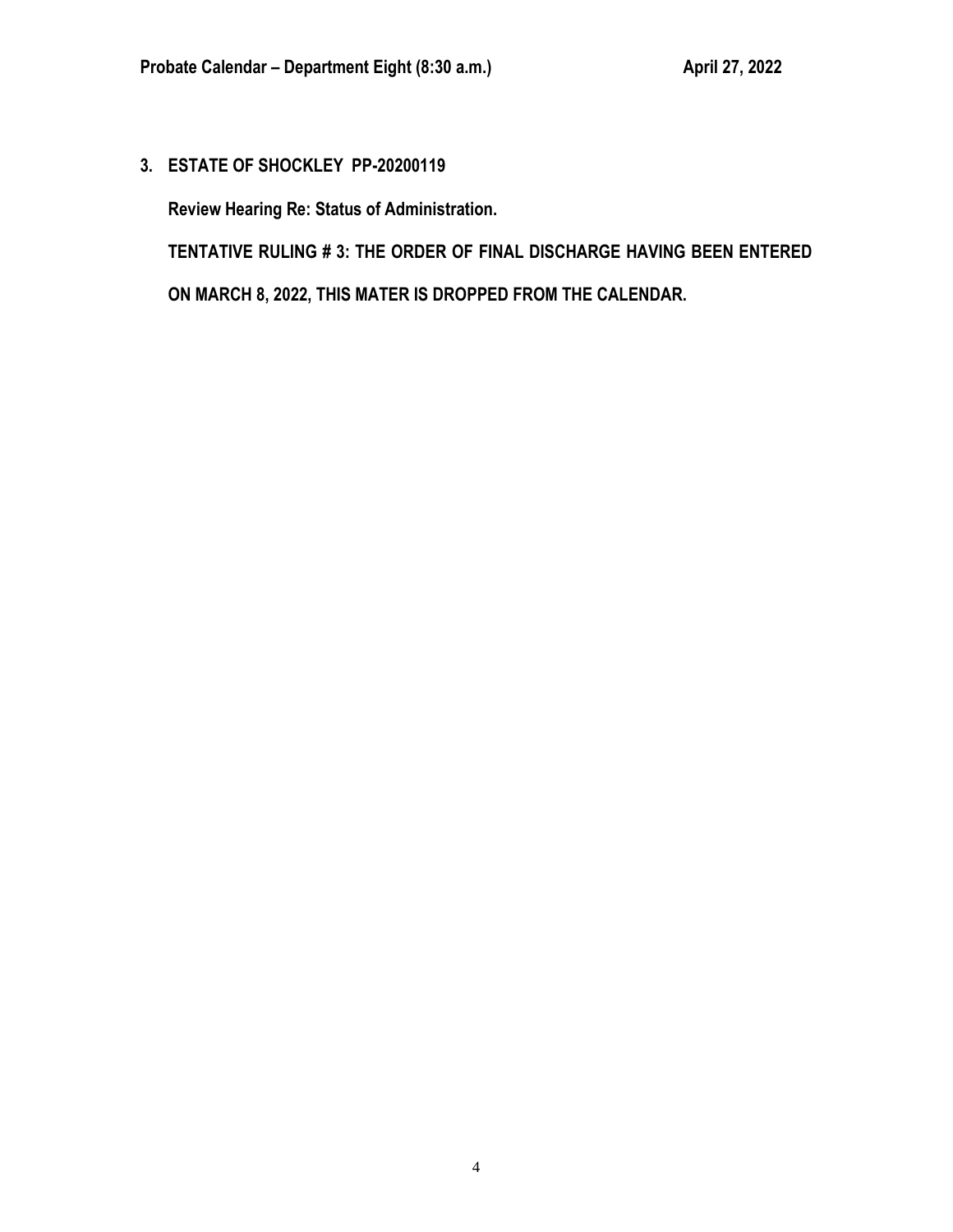# **4. ESTATE OF HARNEY PP-20210198**

## **Review Hearing Re: Inventory and Appraisal.**

 Letters of Special Administration were issued on November 17, 2021. There is no Final Inventory and Appraisal in the court's file.

 Petitioner has not filed a petition for general administration of the estate. This needs to be remedied.

**TENTATIVE RULING # 4: APPEARANCES ARE REQUIRED AT 8:30 A.M. ON WEDNESDAY, APRIL 27, 2022 IN DEPARTMENT EIGHT. IF A PARTY OR PARTIES WISH TO APPEAR TELEPHONICALLY THEY MUST APPEAR BY "VCOURT", WHICH MUST BE SCHEDULED AND PAID THROUGH THE COURT WEBSITE AT www.eldorado.courts.ca.gov/online-services/telephonic-appearances.**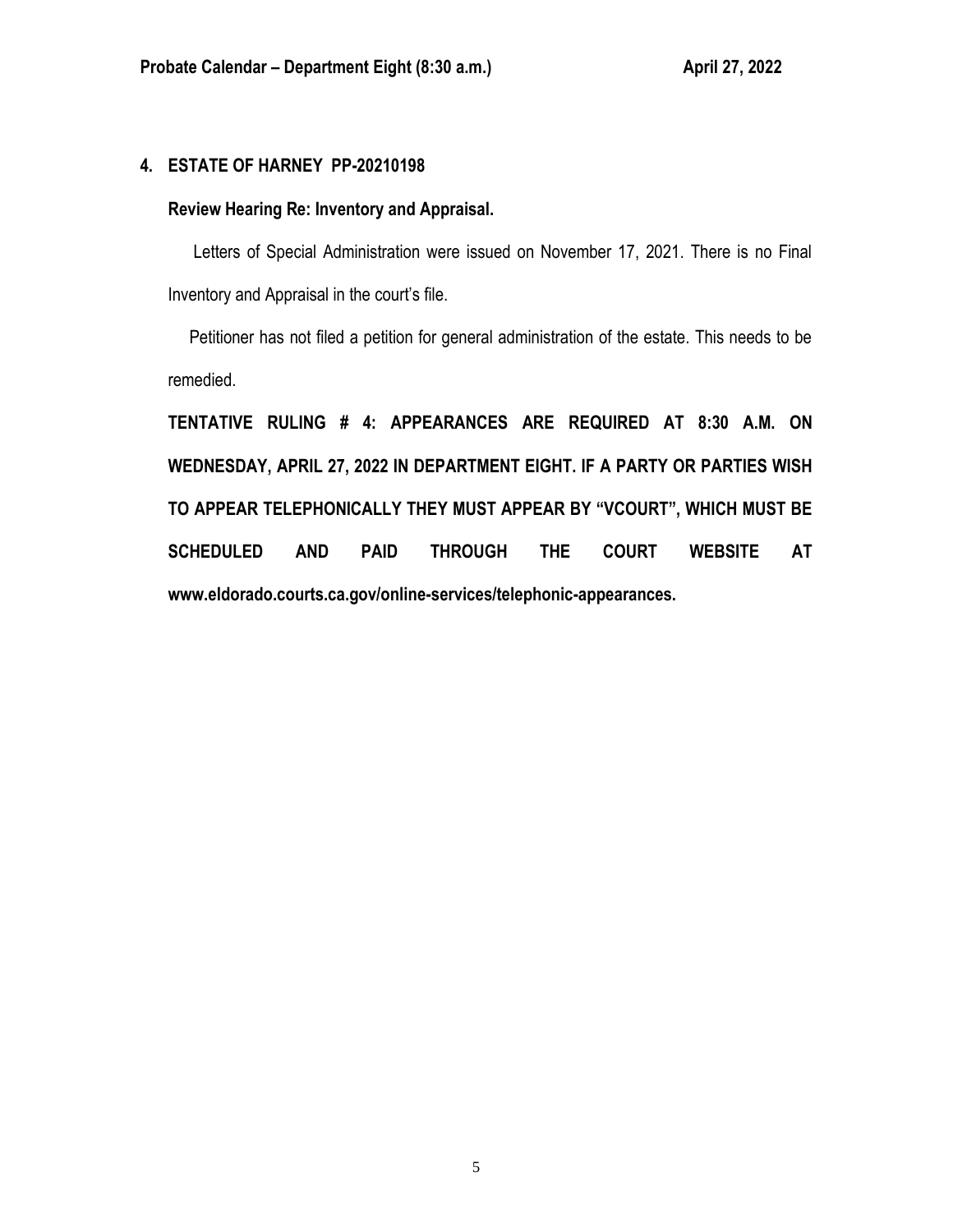# **5. ESTATE OF WILBUR PP-20300164**

**1 st and Final Report on Waiver of Account and Petition for Final Distribution.**

**TENTATIVE RULING # 5: THE PETITION IS GRANTED. FINAL DISTRIBUTION IS ORDERED AS REQUESTED. INASMUCH AS THE SOLE BENEFICIARY ENTITLED TO FINAL DISTRIBUTION IS ALSO THE PERSONAL REPRESENTATIVE AND THERE IS NO REAL PROPERTY BEING DISTRIBUTED, THE COURT ORDERS VACATED THE JULY 6, 2022 REVIEW HEARING RE: STATUS OF ADMINISTRATION.**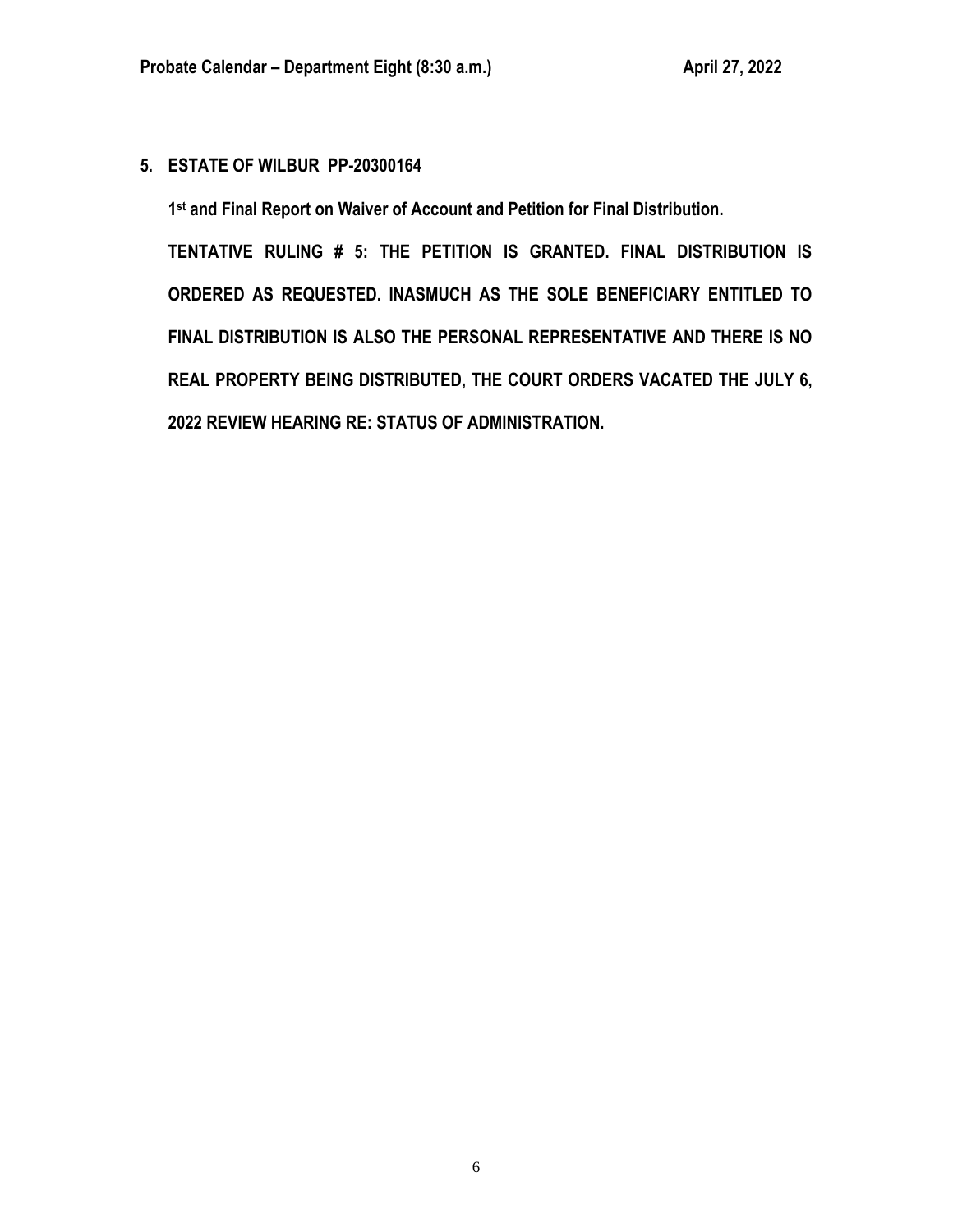### **6. ESTATE OF MORRIS 22PR0057**

#### **Petition to Administer Estate.**

 There is no proof of publication in the court's file. (See Probate Code, §§ 8120 and 8121(a).) The court can not consider this petition absent proof of publication.

 The verified petition states that petitioner is the sole intestate heir of the estate and petitioner filed a waiver of the bond requirement. The proof of service of notice of this hearing filed on April 7, 2022 declares that six persons and an attorney were mailed notice of the hearing. The proof of service does not declare that a copy of the petition was also served. The list of interested persons needs to be clarified in order for the court to properly determine whether the waiver of bond by a single person, the petitioner, is adequate to waive the bond requirement in this intestate estate and to determine whether adequate notice has been served where the six other persons did not receive a copy of he petition.

**TENTATIVE RULING # 6: APPEARANCES ARE REQUIRED AT 8:30 A.M. ON WEDNESDAY, APRIL 27, 2022 IN DEPARTMENT EIGHT. IF A PARTY OR PARTIES WISH TO APPEAR TELEPHONICALLY THEY MUST APPEAR BY "VCOURT", WHICH MUST BE SCHEDULED AND PAID THROUGH THE COURT WEBSITE AT www.eldorado.courts.ca.gov/online-services/telephonic-appearances.**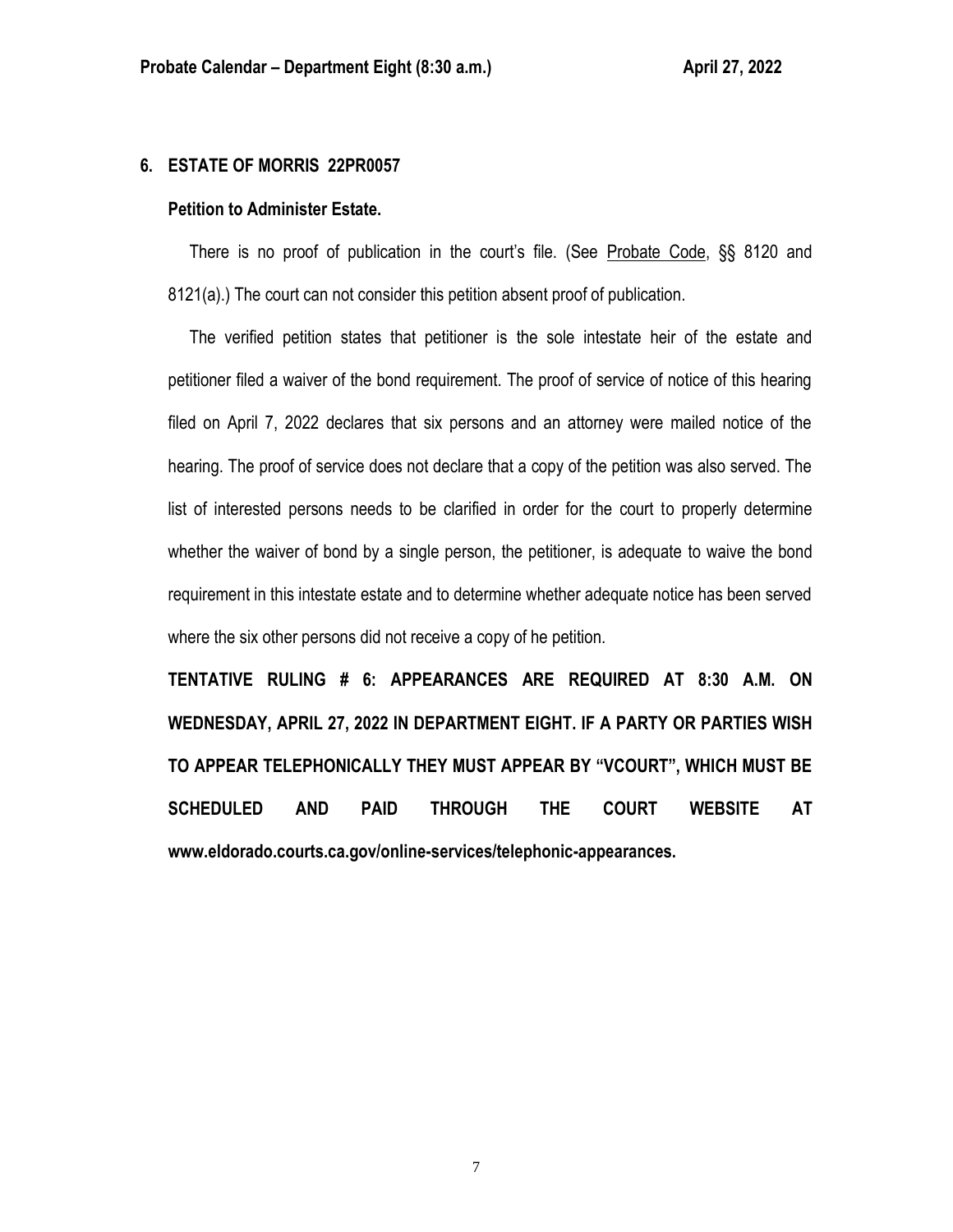## **7. ESTATE OF TAPIA PP-20200088**

- **(1) Petition for Determination of Entitlement to Estate Distribution.**
- **(2) 1 st and Final Account and Report and Petition for Final Distribution.**

#### **Petition for Determination of Entitlement to Estate Distribution.**

 On January 14, 2022, prior to the court's hearing on the 1st and Final Account and Report, intestate heir Sonia Tapia filed an objection to the 1st and Final Account and Report and a petition for Determination of Entitlement to Estate Distribution.

 The verified petition alleges: petitioner is the biological daughter of decedent and, therefore, a ;legal heir of decedent's estate; while the personal representative claims that the entire estate is community property and as the surviving spouse the personal representative is entitled to distribution of 100% of the estate, the real property located on Chaparral Drive is decedent's separate property as of October 9, 2009, because title was expressly held by decedent as a married women as her separate property by a recorded Interposal Transfer Deed executed by the personal representative/surviving spouse; although the presumption of legal title set forth in Evidence Code, § 662 an be overcome by clear and convincing evidence, the presumption may not apply where it conflicts with the transmutation statutes; although the personal representative claims in the 1st and Final Account and Report that the transfer in 2009 was merely for lending purposes and title simply remained in decedent's name until her death, based upon information and belief, the interspousal transfer was made in 2009 when the parties were separating and decedent paid money in exchange for the personal representative/surviving spouse to sign the transfer deed and upon information and belief based upon a search of El Dorado County records, there was no mortgage on the property at the time of transfer or anytime thereafter; the original mortgage recorded at the time of the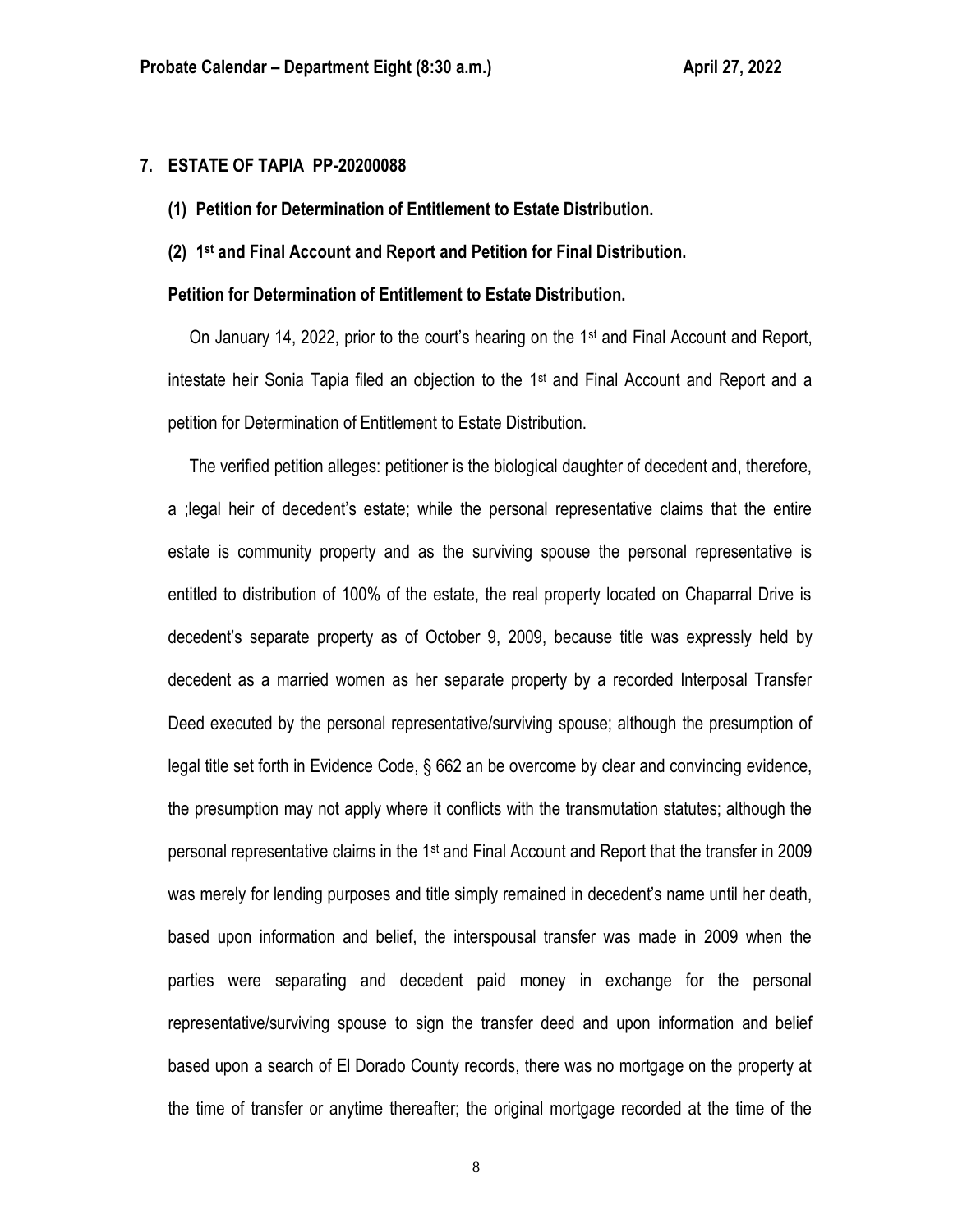#### **Probate Calendar – Department Eight (8:30 a.m.) April 27, 2022**

original purchase was paid in full on August 17, 2005; each and every personal property asset held solely in decedent's name shall be presumed to be her separate property, unless the presumption of sole ownership is overcome by clear and convincing evidence that it was community property; and petitioner requests an award of attorney fees and costs from the personal representative's share of the estate as he has acted in bad faith.

 The proof of service declares that on January 26, 2022 notice of the hearing and the petition were served by mail on the other two intestate heirs and the personal representative's counsel. There was no opposition in the court's file at the time this ruling was prepared.

 "At any time after letters are first issued to a general personal representative and before an order for final distribution is made, the personal representative, or any person claiming to be a beneficiary or otherwise entitled to distribution of a share of the estate, may file a petition for a court determination of the persons entitled to distribution of the decedent's estate. The petition shall include a statement of the basis for the petitioner's claim." (Probate Code, § 11700.)

 "Notice of the hearing on the petition shall be given as provided in Section 1220 to all of the following persons: ¶ (a) Each person listed in Section 1220. ¶ (b) Each known heir whose interest in the estate would be affected by the petition. ¶ (c) Each known devisee whose interest in the estate would be affected by the petition. ¶ (d) The Attorney General, at the office of the Attorney General in Sacramento, if any portion of the estate is to escheat to the state and its interest in the estate would be affected by the petition." (Probate Code, § 11701.)

 "Any interested person may appear and, at or before the time of the hearing, file a written statement of the person's interest in the estate. The written statement may be in support of, or in opposition to, the petition. No other pleadings are necessary and the written statement of each claimant shall be deemed denied by each of the other claimants to the extent the written statements conflict." (Probate Code, § 11702(a).)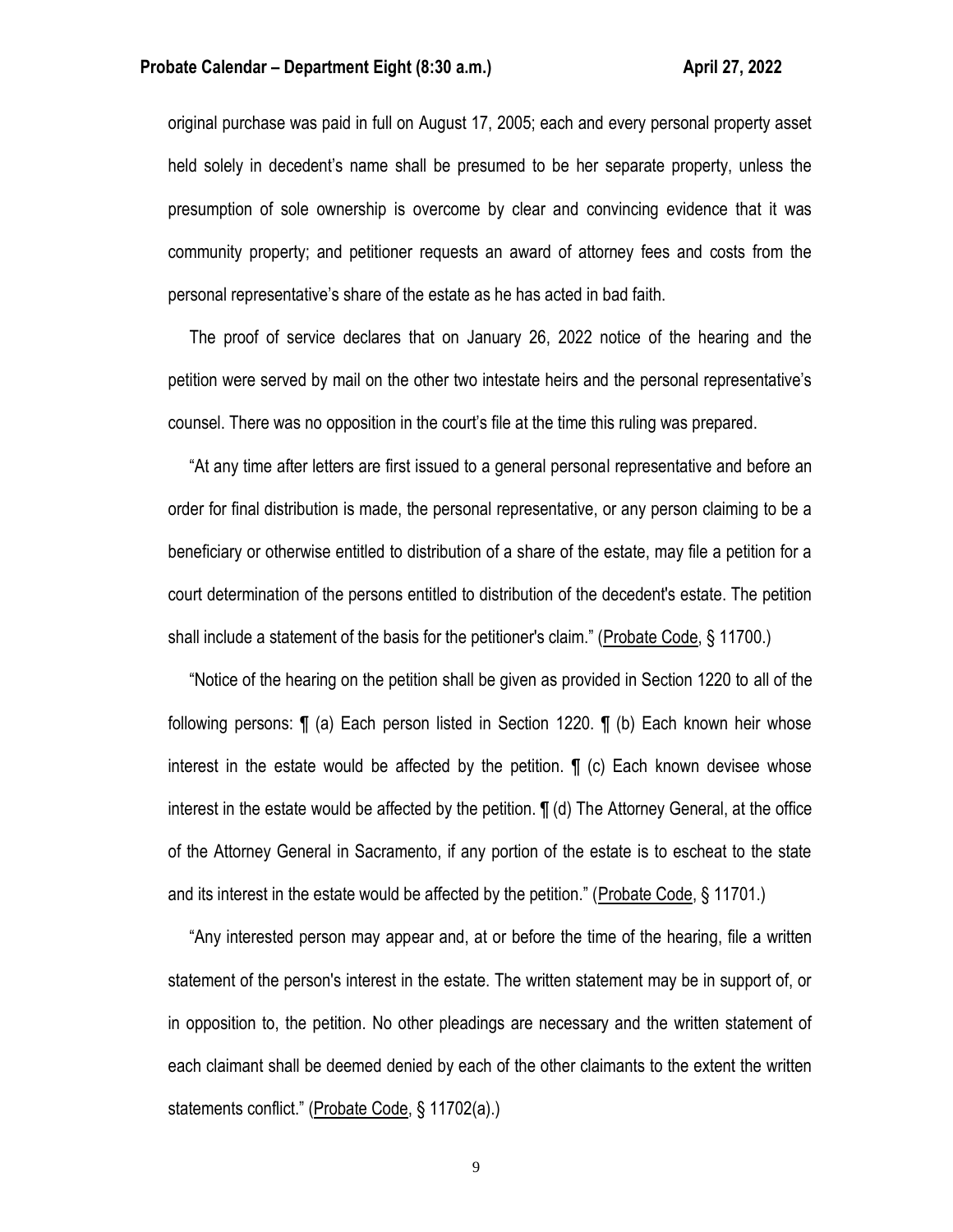"If a person fails timely to file a written statement:  $\P(1)$  The case is at issue notwithstanding the failure and the case may proceed on the petition and written statements filed by the time of the hearing, and no further pleadings by other persons are necessary. ¶ (2) The person may not participate further in the proceeding for determination of persons entitled to distribution, but the person's interest in the estate is not otherwise affected. ¶ (3) The person is bound by the decision in the proceeding." (Probate Code, § 11702(b).)

 "Section 11704 is part of a statutory scheme creating a procedure for a court to ascertain who is entitled to distribution rights from a decedent's estate.[Footnote omitted.] Section 11700 et seq., details the procedures by which interested persons and personal representatives may seek to establish who is entitled to a distribution from an estate by filing a petition. Any interested person may appear and oppose such a petition and file a written statement of that person's interest in the estate. (§ 11702, subd. (a).) [Footnote omitted.] Section 11704 provides: "(a) The court shall consider as evidence in the proceeding any statement made in a petition filed under Section 11700 and any statement of interest filed under Section 11702. The court shall not hear or consider a petition filed after the time prescribed in Section 11700.[¶] (b) The personal representative may file papers and otherwise participate in the proceeding *as a party to assist the court.*" (Italics added.) Section 11705, subdivision (a) expressly provides that in ruling on such a petition, "The court shall make an order that determines the persons entitled to distribution of the decedent's estate and specifies their shares." When an order for final distribution becomes final, it is "conclusive as to the rights of all interested persons." (§ 11705, subd. (b).)" (In re Estate of Bartsch (2011) 193 Cal.App.4th 885, 891-892.)

 "The owner of the legal title to property is presumed to be the owner of the full beneficial title. This presumption may be rebutted only by clear and convincing proof." (Evidence Code, § 662.)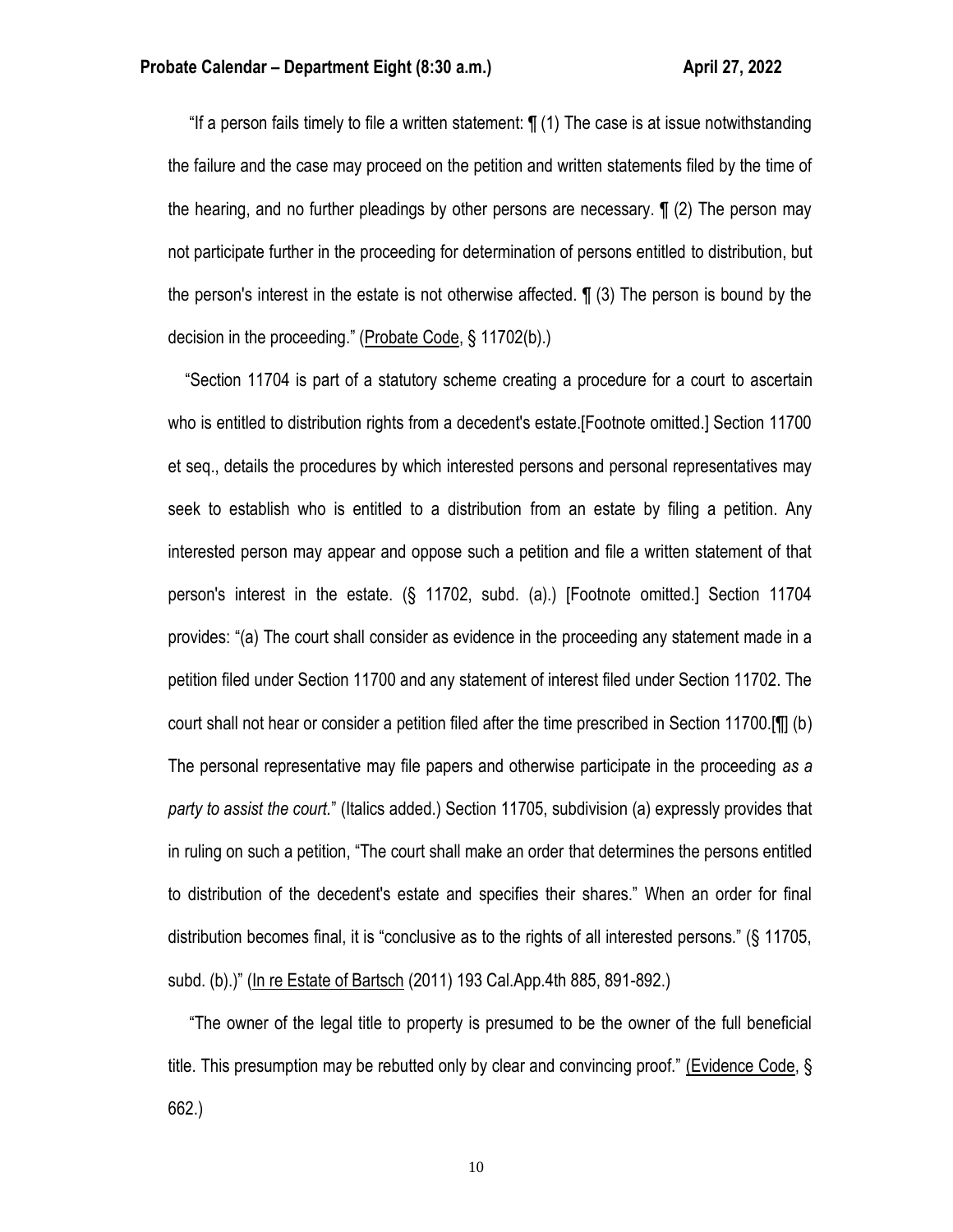"…the requirements for a valid transmutation under Family Code section 852, subdivision (a), can be divided into two basic components: (1) a writing that satisfies the statute of frauds; and (2) an expression of intent to transfer a property interest. Based upon the *MacDonald* court's interpretation and application of section 852, subdivision (a), as well as its reliance upon its prior construction of the express declaration requirement in Civil Code section 683, we understand the Supreme Court to have interpreted the express declaration language of section 852, subdivision (a), to specifically require that a writing effecting a transmutation of property contain on its face a clear and unambiguous expression of intent to transfer an interest in the property, independent of extrinsic evidence. (See *In re Marriage of Barneson* (1999) 69 Cal.App.4th 583, 593, 81 Cal.Rptr.2d 726 (*Barneson*) ["The *MacDonald* test ... requires only a clear demonstration of a change in ownership or characterization of the property at issue"].)" (Estate of Bibb (2001) 87 Cal.App.4th 461,468.)

 In Bibb, supra, the grant deed on the subject real property stated that a surviving joint tenant, Everett, granted the property to himself and Evelyn as joint tenants. The appellate court found that since "grant" is the historically operative word for transferring interests in real property, there is no doubt that Everett's use of the word "grant" to convey the real property into joint tenancy satisfied the express declaration requirement of section 852, subdivision (a); and this deed validly transmuted the property as held in joint tenancy, became Evelyn's separate property upon Everett's death, and was properly excluded from the probate estate. (Estate of Bibb (2001) 87 Cal.App.4th 461, 468-469.)

 In reversing the trial court's order finding that an Interspousal Transfer Grant Deed executed by the husband that conveyed the property to the wife as her separate property did not transmute the real property from community property to separate property the appellate court held: "Prior to the enactment of former Civil Code section 5110.730 in 1984, it was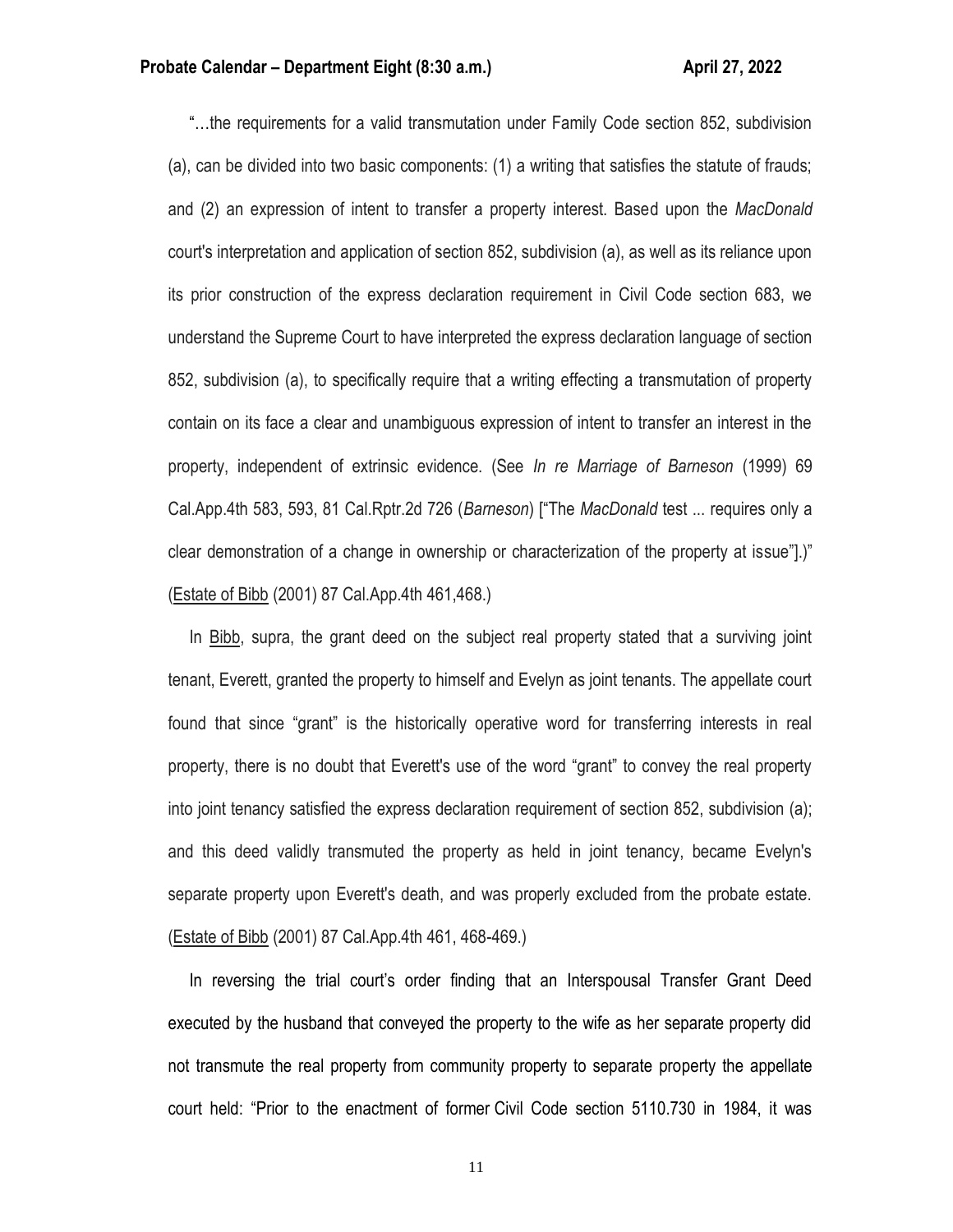relatively " 'easy' " for spouses to transmute community property into separate property and vice versa, simply by oral statement. (See *Estate of MacDonald* (1990) 51 Cal.3d 262, 268- 269, 272 Cal.Rptr. 153, 794 P.2d 911 (*MacDonald* ), quoting Recommendation Relating to Marital Property Presumptions and Transmutations, 17 Cal.Law Revision Com.Rep. (1984) p. 213 (1984 Law Revision Commission Report).) The allure of easy transmutations had encouraged extensive litigation by allowing spouses to " 'transform a passing comment into an "agreement" or even to commit perjury by manufacturing an oral or implied transmutation.' " (*MacDonald, supra*, 51 Cal.3d at p. 269, 272 Cal.Rptr. 153, 794 P.2d 911, quoting 1984 Law Revision Commission Report, *supra*, at p. 214.) With the passage of former Civil Code section 5110.730, the era of easy transmutation came to an end. ¶ The statute was transmogrified into current Family Code section 852 in 1992 (see Stats. 1992, ch. 162, operative Jan. 1, 1994), with literally no change in language. Section 852 sets forth these elements: (1) the transmutation must be made in writing; (2) the writing must contain an "express declaration" of transmutation; and (3) the writing must be "made, joined in, consented to, or accepted" by the adversely affected spouse. [FN 6] ¶ FN 6. The elements of transmutation are all found in subdivision (a) of section 852. The remainder of the statute involves such collateral topics as effect on third parties, gifts of a personal nature like jewelry, and commingling. The exact text of subdivision (a) is: "A transmutation of real or personal property is not valid unless made in writing by an express declaration that is made, joined in, consented to, or accepted by the spouse whose interest in the property is adversely affected." ¶ Most of the litigation involving section 852 has centered on the "express declaration" element. For example, in *MacDonald*, a deceased husband used community funds to open three IRA accounts, with the beneficiary of each account being a trust that left most of money to one of his three children from a prior marriage. Our Supreme Court held the opening of the accounts did not qualify as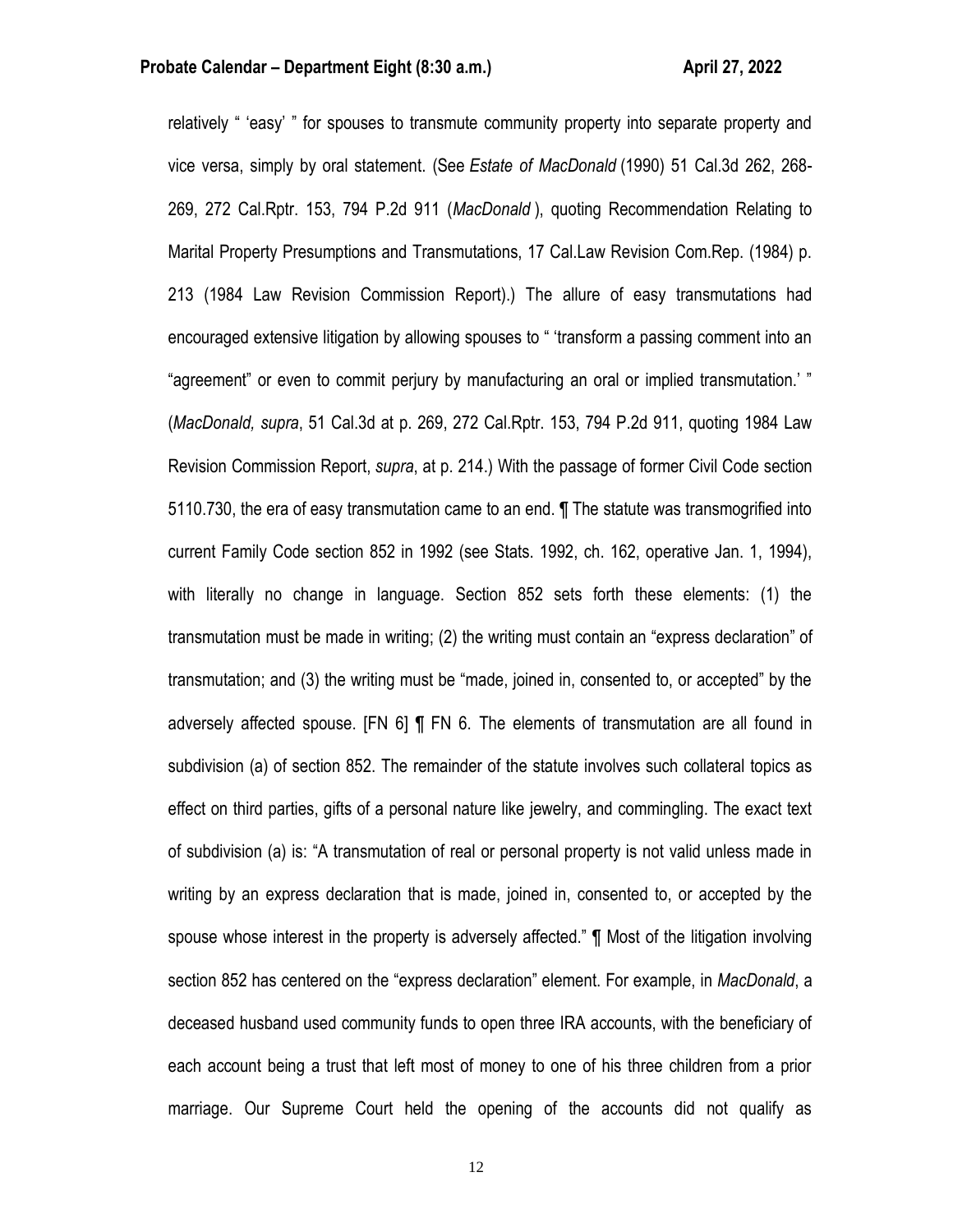transmutations of community property to separate, even though the wife signed a writing to the effect she consented to them. The reason was there was nothing in the documents that warned the wife her husband was changing the character of the property. (See *MacDonald, supra*, 51 Cal.3d at pp. 272-273, 272 Cal.Rptr. 153, 794 P.2d 911.) "Obviously, the consent paragraphs contain no language which characterizes the property assertedly being transmuted, viz., the pension funds which had been deposited in the account. It is not possible to tell from the face of the consent paragraphs, or even from the face of the adoption agreements as a whole, whether decedent was aware that the legal effect of her signature might be to alter the character or ownership of her interest in the pension funds. There is certainly no language in the consent paragraphs, or the adoption agreements as a whole, expressly stating that decedent was effecting a change in the character or ownership of her interest. Thus, we agree with the Court of Appeal that these writings fail to satisfy the 'express declaration' requirement of section 5110.730 (a)." (*MacDonald, supra*, 51 Cal.3d at pp. 272- 273, 272 Cal.Rptr. 153, 794 P.2d 911.) ¶ On the other hand, in *Estate of Bibb* (2001) 87 Cal.App.4th 461, 104 Cal.Rptr.2d 415 (*Bibb* ), a grant deed signed by the deceased husband transferring his separate property interest in an apartment to himself and his wife as joint tenants *was* effective to transmute his separate interest to community. The *Bibb* court reasoned the word " 'grant' is the historically operative word for transferring interests in real property" and thus the grant deed "validly transmuted" the apartment into joint tenancy. (*Id.* at pp. 468-469, 104 Cal.Rptr.2d 415, quoting *MacDonald, supra,* 51 Cal.3d at p. 273, 272 Cal.Rptr. 153, 794 P.2d 911.) ¶ The present case is more like *Bibb* than *MacDonald*. For one thing, there were *fewer* magic words in *Bibb* than here. Here, not only did the writing use the verb "grant"—the main point of *Bibb*—but the heading added the words "interspousal" denoting a spouse-to-spouse transaction—and "transfer grant"—denoting that whoever was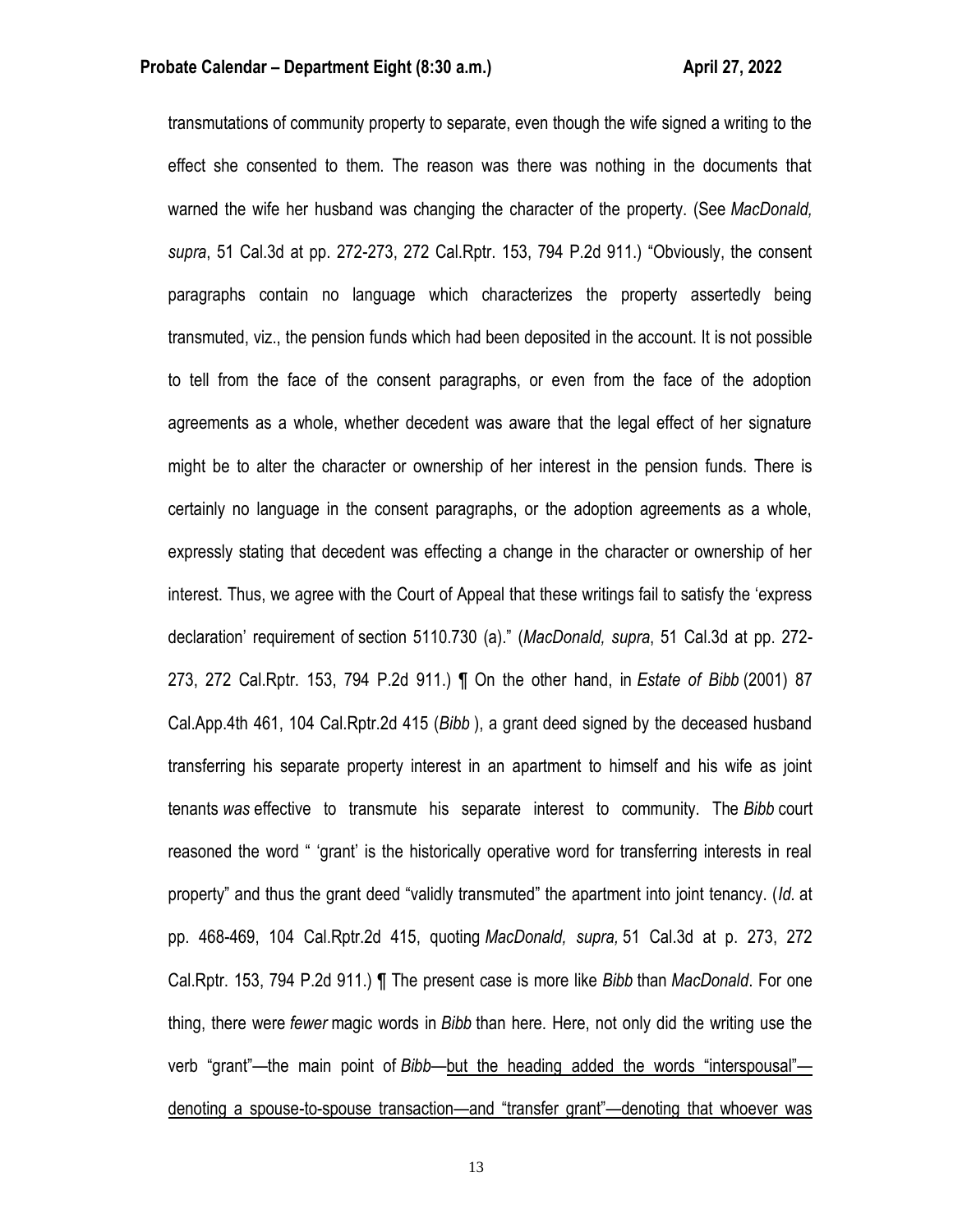doing the granting was actually transferring something out of that person's estate. Furthermore, this ITGD unequivocally stated the transfer was to make the property Wife's *as* her sole and separate property, inescapably pointing the reader in the direction of a change in the marital characterization of the property. ¶ We therefore disagree with the trial court that the ITGD did not contain enough "magic words" to effectuate a transmutation. (See *Bibb, supra*, 87 Cal.App.4th at p. 468, 104 Cal.Rptr.2d 415 [noting that the words "I *give* to the account holder any interest I have" would be enough under *MacDonald*].) We do not believe any form of the word "transmute" is necessary." (Emphasis added.) (In re Marriage of Kushesh & Kushesh-Kaviani (2018) 27 Cal.App.5th 449, 453–455.) The appellate court further stated: "But ITGD's are not only title documents. They are also writings that expressly transfer spousal interests, in which spouses unequivocally make "interspousal" transfers to another, and do so, to harken back to *Bibb*, by way of the traditional word for a conveyance—a "grant." They don't just *reflect* title. They use a verb—"grant"—to *convey* title. And in that role ITGD's *do* meet section 852's transmutation requirements." (In re Marriage of Kushesh & Kushesh-Kaviani (2018) 27 Cal.App.5th 449, 456.)

 Although there are no oppositions or objections in the court's file, an objection can be made at any time and even orally at the hearing. (Probate Code, § 1043.) Therefore, appearances are required.

 Personal representative Santiago Tapia appeared at the hearing on March 23, 2022. Sonia Tapia did not appear. The court continued the hearing on this matter to April 27, 2021. There is no proof of service of notice of the continuance on Sonia Tapia in the court's file. The court can not reach the merits unless proof of adequate service of notice of the continuance is provided.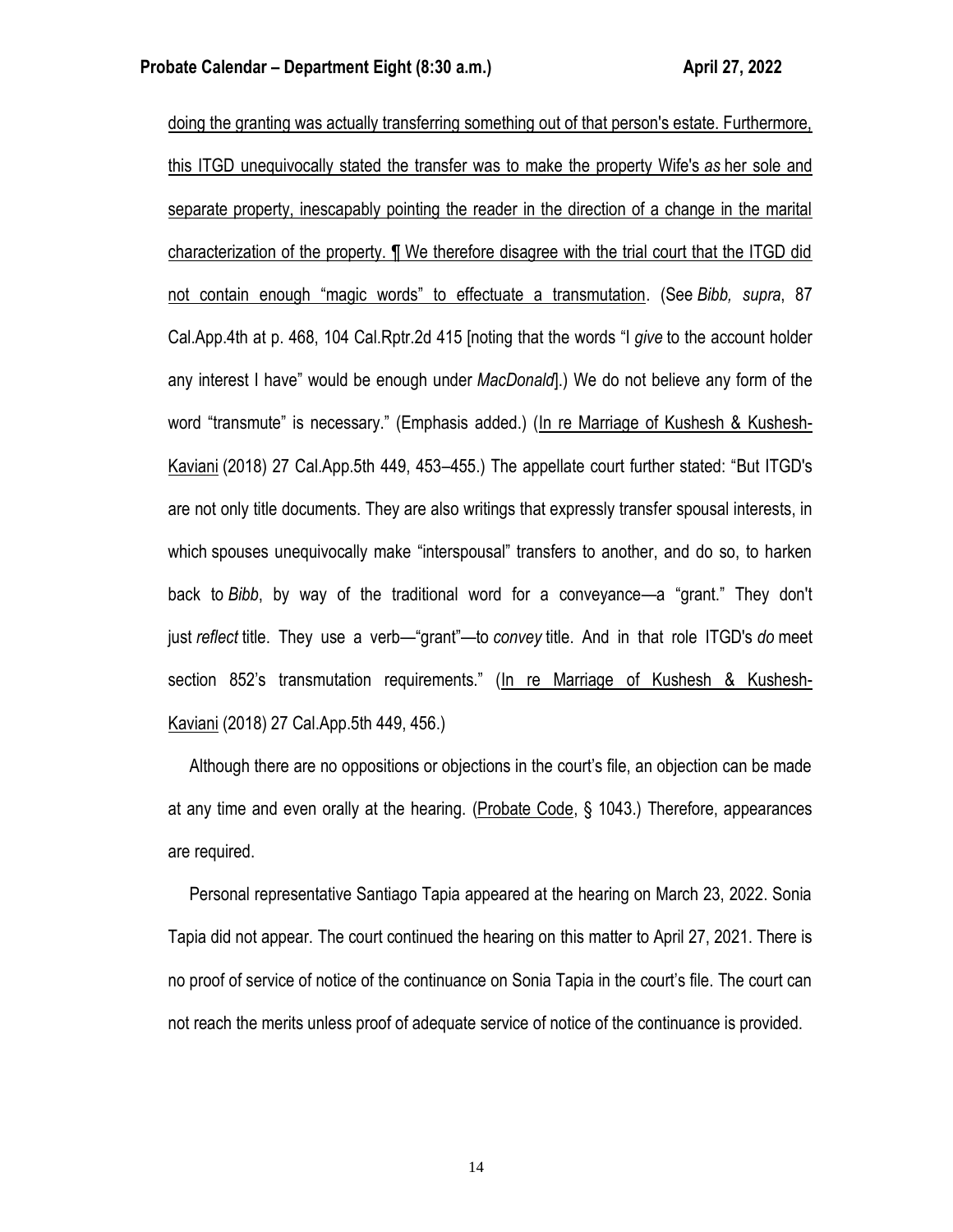#### **1 st and Final Account and Report and Petition for Final Distribution.**

 Intestate heir Sonia Tapia objects to the 1st and Final Account on the grounds that the real property located on Chaparral Drive is not community property as reported by the personal representative and is, instead, the decedent's separate property as its recorded title states; and, therefore, the personal representative/surviving spouse does not own 50% of that property as his community property interest in the property and he is not entitled to inherit the remaining 50% as the surviving spouse.

On March 16, 2022 the personal representative filed an amended  $1<sup>st</sup>$  and Final Account and Report. In paragraph 35 of the amended  $1<sup>st</sup>$  and Final Account and Report the personal representative states that in order to avoid litigation and the further breakdown of the relationships of the family members, the personal representative is willing to treat the Chaparral Drive property as decedent's separate property and proposes to distribute intestate shares of 1/3 each to the personal representative/surviving spouse and decedent's two daughters, Sandra Villasenor and Sonia Tapia in accordance with Probate Code, § 6401(c).

There is no proof of service of a copy of the Amended 1<sup>st</sup> and Final Account and Report on the interested persons in the court's file.

 Personal representative Santiago Tapia appeared at the hearing on March 23, 2022. Sonia Tapia did not appear. The court continued the hearing on this matter to April 27, 2021. There is no proof of service of notice of the continuance on Sonia Tapia in the court's file. The court can not reach the merits unless proof of adequate service of notice of the continuance and a copy of the Amended 1st and Final Account and Report.is provided.

**TENTATIVE RULING # 7: APPEARANCES ARE REQUIRED AT 8:30 A.M. ON WEDNESDAY, APRIL 27, 2022 IN DEPARTMENT EIGHT. IF A PARTY OR PARTIES WISH TO APPEAR TELEPHONICALLY THEY MUST APPEAR BY "VCOURT", WHICH MUST BE**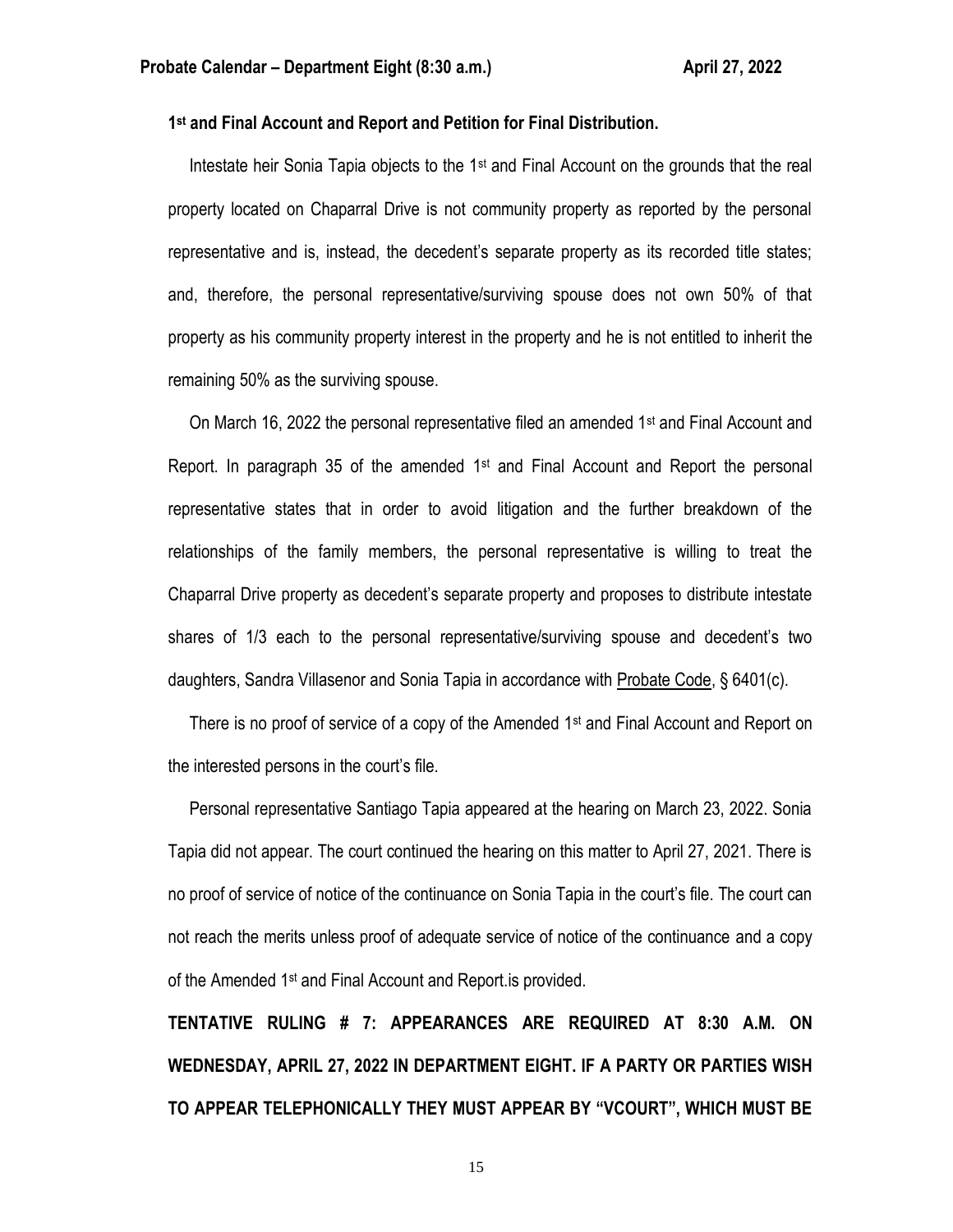| Probate Calendar – Department Eight (8:30 a.m.) | April 27, 2022 |
|-------------------------------------------------|----------------|
|                                                 |                |

**SCHEDULED AND PAID THROUGH THE COURT WEBSITE AT** 

**www.eldorado.courts.ca.gov/online-services/telephonic-appearances.**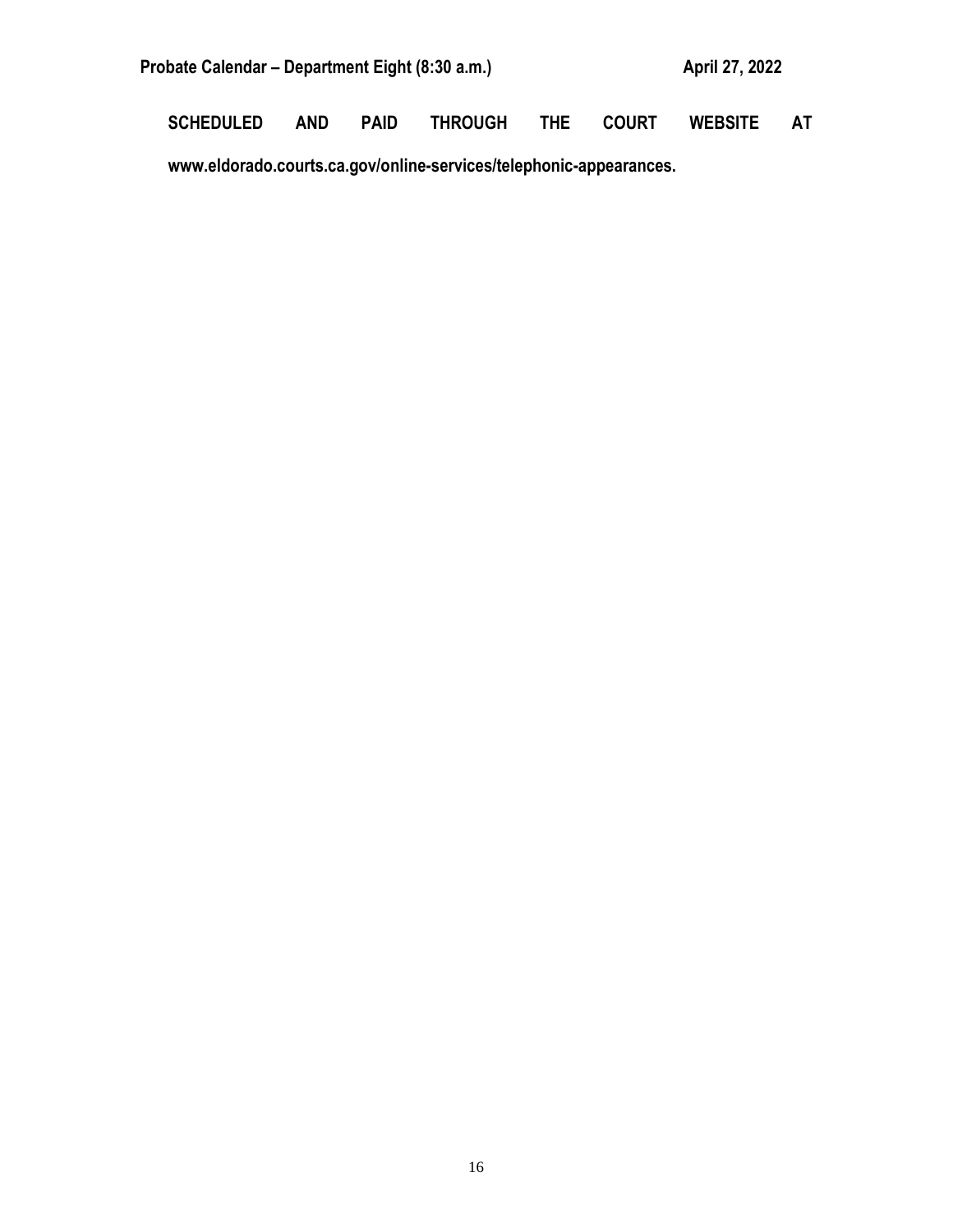**8. ESTATE OF ARNESEN PP-20210040**

**Review Hearing Re: Status of Administration.**

**TENTATIVE RULING # 8: THE ORDER FOR FINAL DISCHARGE HAVING BEEN ENTERED ON FEBRUARY 16, 2022, THIS MATTER IS DROPPED FROM THE CALENDAR.**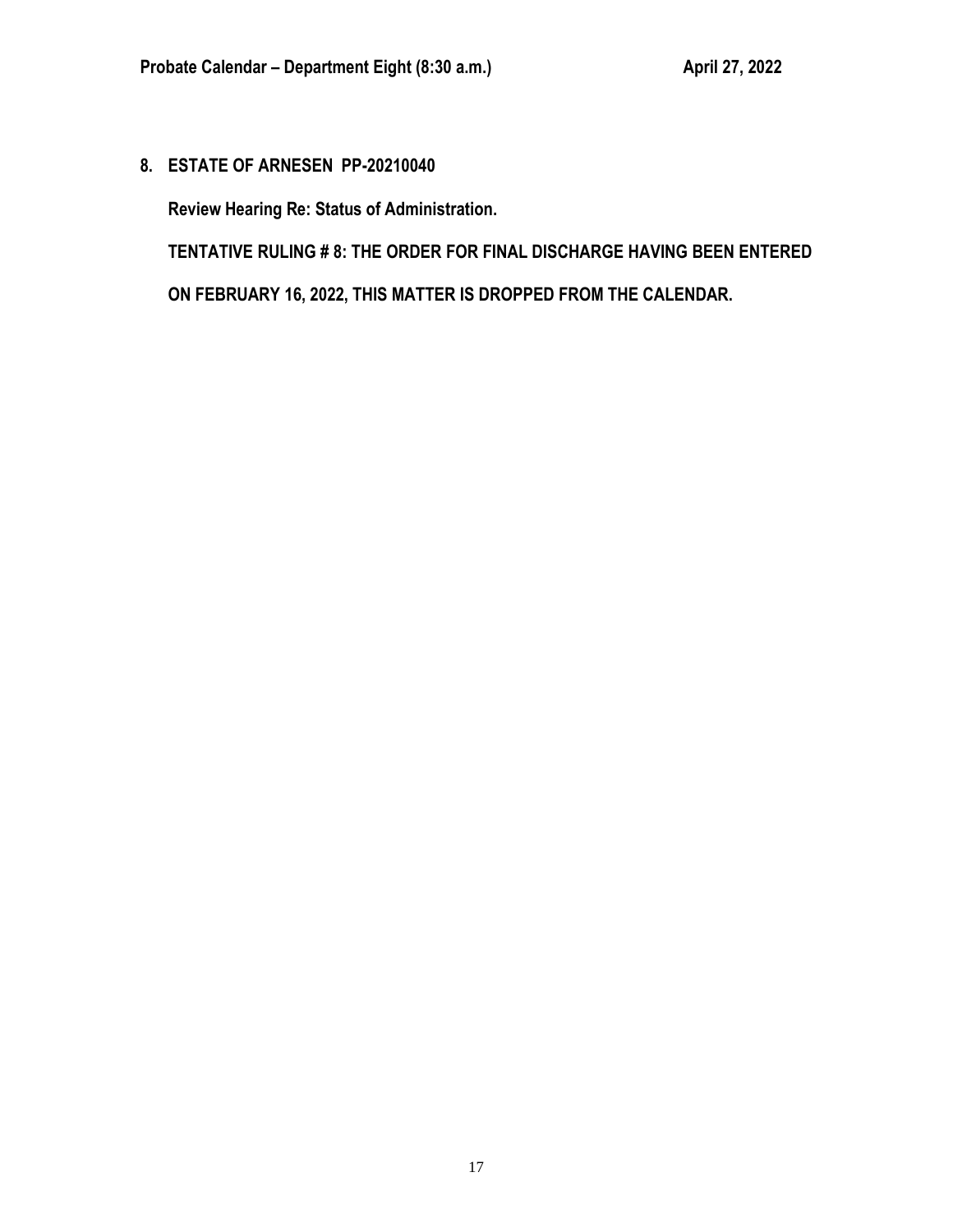## **9. ESTATE OF DYKSTRA PP-20210035**

### **Petition for Final Distribution on Waiver of Account.**

 Letters of Administration were issued on May 5, 2021. On June 21, 2021 Golden 1 Credit Union filed a creditor's claim in the amount of \$12,424.76 for amounts due and owing on a vehicle loan and a credit card. On April 4, 2022 Marshall Medical Center filed a creditor's claim for \$235.64.

 Paragraph 6 of the report lists two creditor claims were filed and paid. Neither of the abovecited claims were addressed in paragraph 6. The court is unable to find a rejection or allowance of the claims in the court's file. It appears the administration of this estate is not in a condition to be closed until these two creditor claims are addressed.

 Exhibits A-E are not attached to the petition. The original waivers of account were filed on March 22, 2022.

**TENTATIVE RULING # 9: APPEARANCES ARE REQUIRED AT 8:30 A.M. ON WEDNESDAY, APRIL 27, 2022 IN DEPARTMENT EIGHT. IF A PARTY OR PARTIES WISH TO APPEAR TELEPHONICALLY THEY MUST APPEAR BY "VCOURT", WHICH MUST BE SCHEDULED AND PAID THROUGH THE COURT WEBSITE AT www.eldorado.courts.ca.gov/online-services/telephonic-appearances.**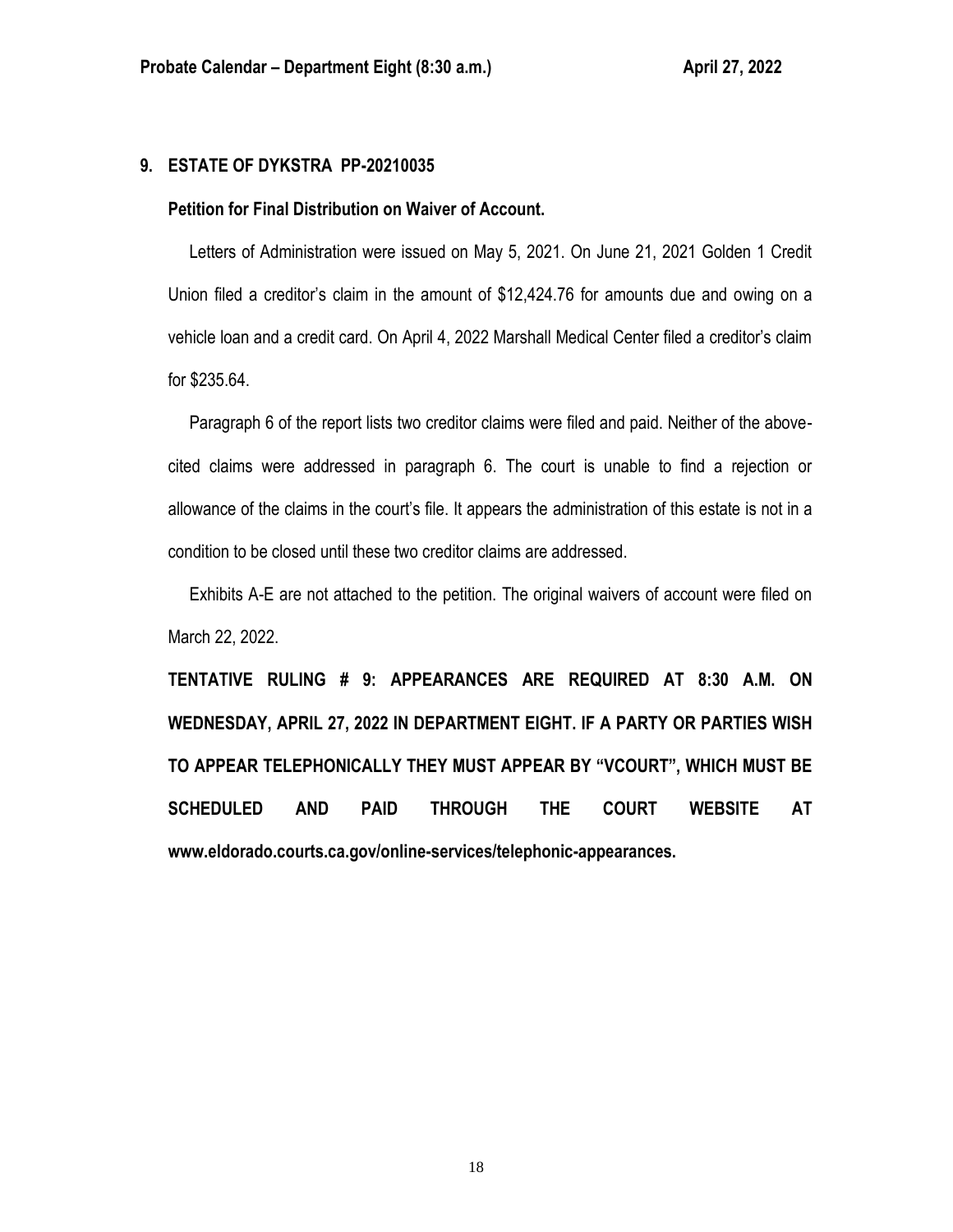# **10. ESTATE OF STOLP PP-20210035**

## **Review Hearing Re: Status of Administration.**

 Letters of Administration with Will Annexed were issued on March 11, 2021. The Corrected Final Inventory and Appraisal was filed on September 3, 2021. There is no Final Account and Request for Order of Final Distribution in the court's file.

**TENTATIVE RULING # 10: APPEARANCES ARE REQUIRED AT 8:30 A.M. ON WEDNESDAY, APRIL 27, 2022 IN DEPARTMENT EIGHT. IF A PARTY OR PARTIES WISH TO APPEAR TELEPHONICALLY THEY MUST APPEAR BY "VCOURT", WHICH MUST BE SCHEDULED AND PAID THROUGH THE COURT WEBSITE AT www.eldorado.courts.ca.gov/online-services/telephonic-appearances.**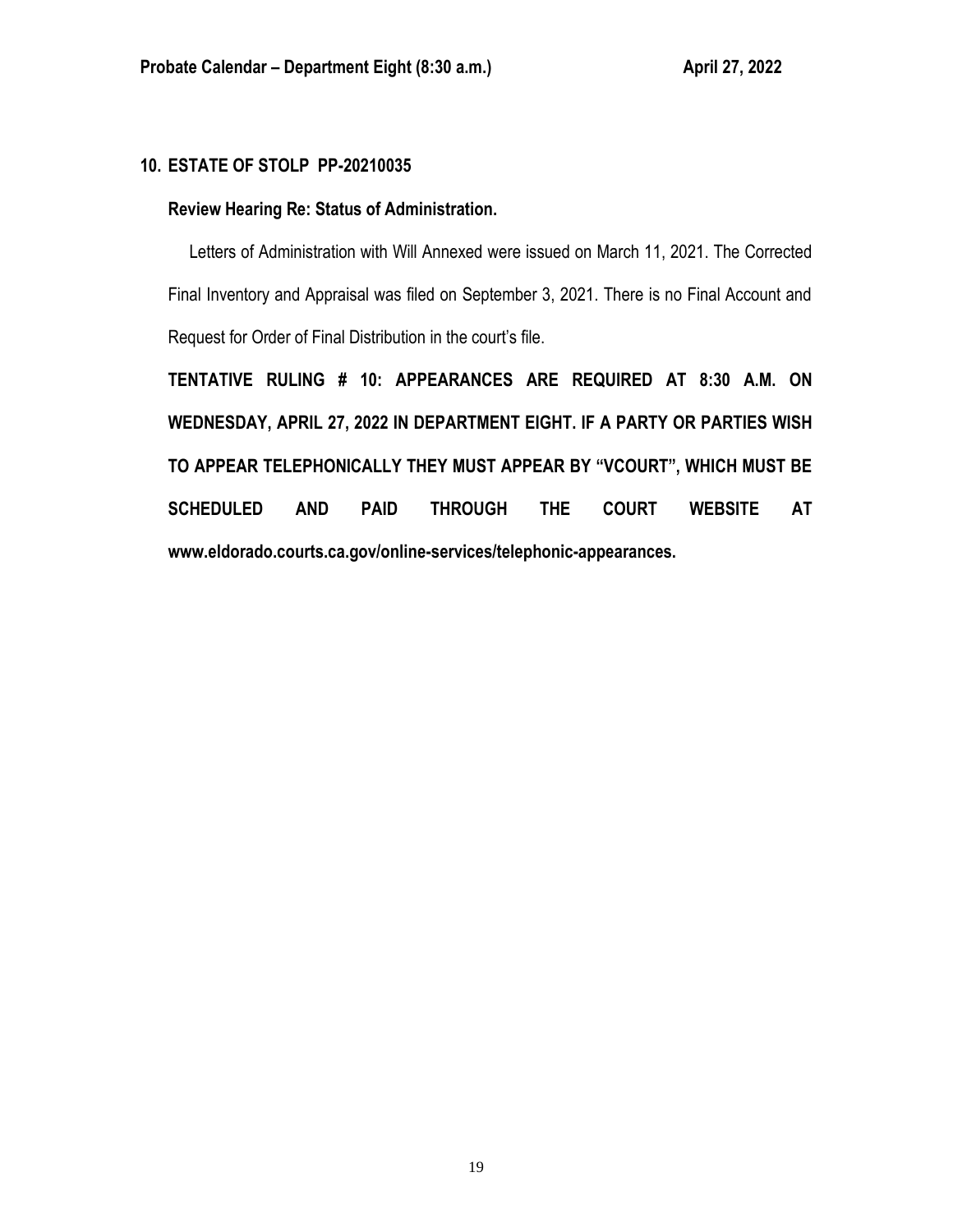# **11. ESTATE OF DEKKER PP-20170034**

## **Review Hearing Re: Status of Administration.**

 On August 26, 2020 the court removed the personal representative for failure to perform his duties and appointed the Public Administrator as successor personal representative. (Probate Code, §§ 8500(b) and 8502(c).) Letters of Administration were issued on November 16, 2020. There is no Final Account and Report in the Court's file.

**TENTATIVE RULING # 11: APPEARANCES ARE REQUIRED AT 8:30 A.M. ON WEDNESDAY, APRIL 27, 2022 IN DEPARTMENT EIGHT. IF A PARTY OR PARTIES WISH TO APPEAR TELEPHONICALLY THEY MUST APPEAR BY "VCOURT", WHICH MUST BE SCHEDULED AND PAID THROUGH THE COURT WEBSITE AT www.eldorado.courts.ca.gov/online-services/telephonic-appearances.**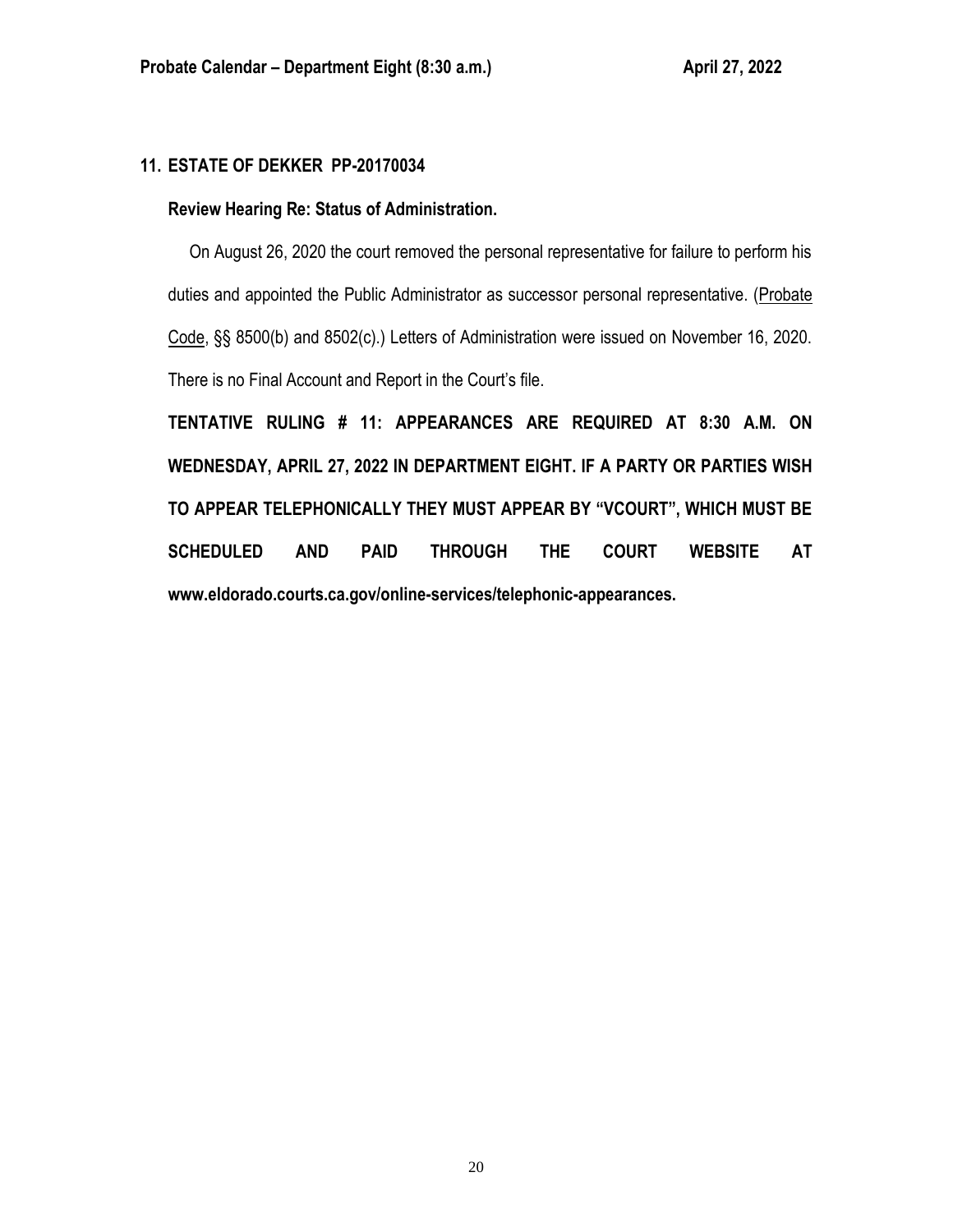## **12. MATTER OF THE TRUST OF YOUMANS FAMILY 21PR0067**

**Petition to Determine Ownership of Trust Property and for Order Authorizing and Directing Trustee to Transfer Estate Property.**

 Petitioner is the successor trustee and one of three Trust beneficiaries. The verified petition alleges: surviving settlor/trustor Zoe Youmans passed away on August 15, 2021; after she passed away it was discovered that she was entitled to a refund of the unamortized balance of the entrance fees she had paid to Acts Retirement – Life Communities, Inc., which entry fee refund needs to be titled in the name of the Trust; it is believed that the entrance fee to be refunded is less than \$60,000; a Probate Code, § 13100 affidavit was sent to Acts Retirement – Life Communities, Inc. claiming the refund as a trust asset to be paid to the trustee; Acts Retirement – Life Communities, Inc. refused to transfer the fees to the trustee; and pursuant to Probate Code, § 13105(b) petitioner is entitled to recover from Acts Retirement – Life Communities, Inc. the attorney fees and costs incurred to bring the petition.

 Petitioner requests the issuance of an order providing the following: the entrance fee refund is an asset of the Trust; the entrance fee refund is to be distributed to the trustee of the Trust; the successor trustee is authorized to execute any and all necessary instruments and commitments to complete the transaction; and Acts Retirement – Life Communities, Inc. is directed to pay the successor trustee of the Trust the legal fees and costs incurred in this proceeding.

 Attached to the petition are consents to the petition to determine the Trust owns the subject entrance fee refund executed by the other two beneficiaries of the Trust. (See Petitioner's Exhibits F and G.)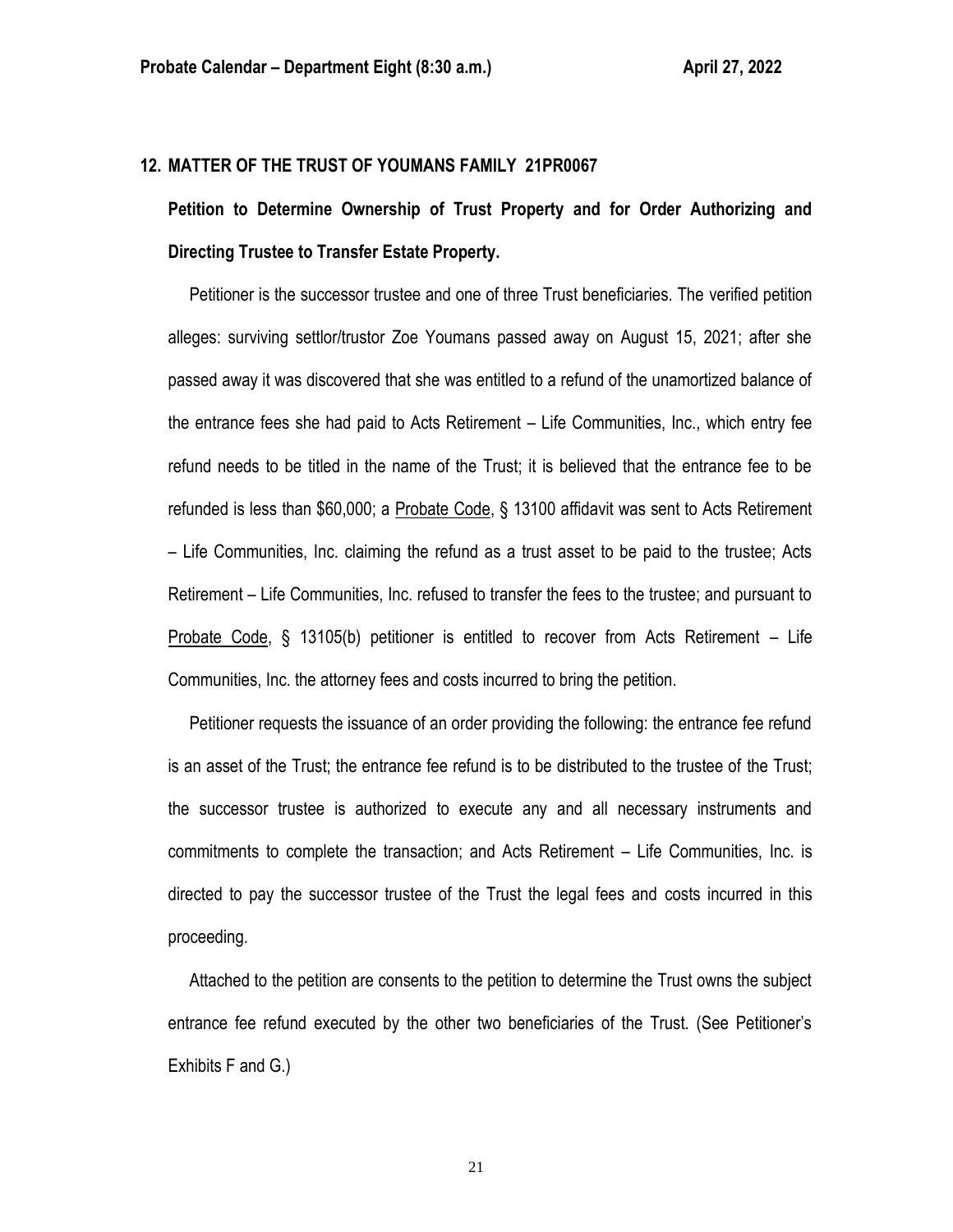"All proceedings concerning the transfer of property of the trust shall be conducted pursuant to the provisions of Part 19 (commencing with Section 850) of Division 2." (Probate Code, § 17200.1.)

 The trustee or any interested person may file a petition to determine ownership of real or personal property and to obtain an order directing the conveyance or transfer of real or personal property in any of the following cases: "(A) Where the trustee is in possession of, or holds title to, real or personal property, and the property, or some interest, is claimed to belong to another. (B) Where the trustee has a claim to real or personal property, title to or possession of which is held by another. (C) Where the property of the trust is claimed to be subject to a creditor of the settlor of the trust." (Probate Code, § 850(a)(3).)

 "Except as provided in Sections 853 and 854, if the court is satisfied that a conveyance, transfer, or other order should be made, the court shall make an order authorizing and directing the personal representative or other fiduciary, or the person having title to or possession of the property, to execute a conveyance or transfer to the person entitled thereto, or granting other appropriate relief." (Probate Code, § 856.)

 Settlors who are also the trustees of a trust may create a trust by written declaration in the Trust instrument that certain real and personal property that they own is held as trustees of the Trust without having to formally transfer or convey the property to the Trust in a separate instrument such as a deed. (Estate of Heggstad (1993) 16 Cal.App.4th 943, 947-948.)

 A written document declaring a trust in the property described in Schedule A signed by the settlor who owns the described property at the time he or she made the declaration constitutes a proper manifestation of his or her intent to create a trust. There is no requirement that the settlor/trustee execute a separate writing conveying the property to the trust. (Estate of Heggstad (1993) 16 Cal.App.4th 943, 948.)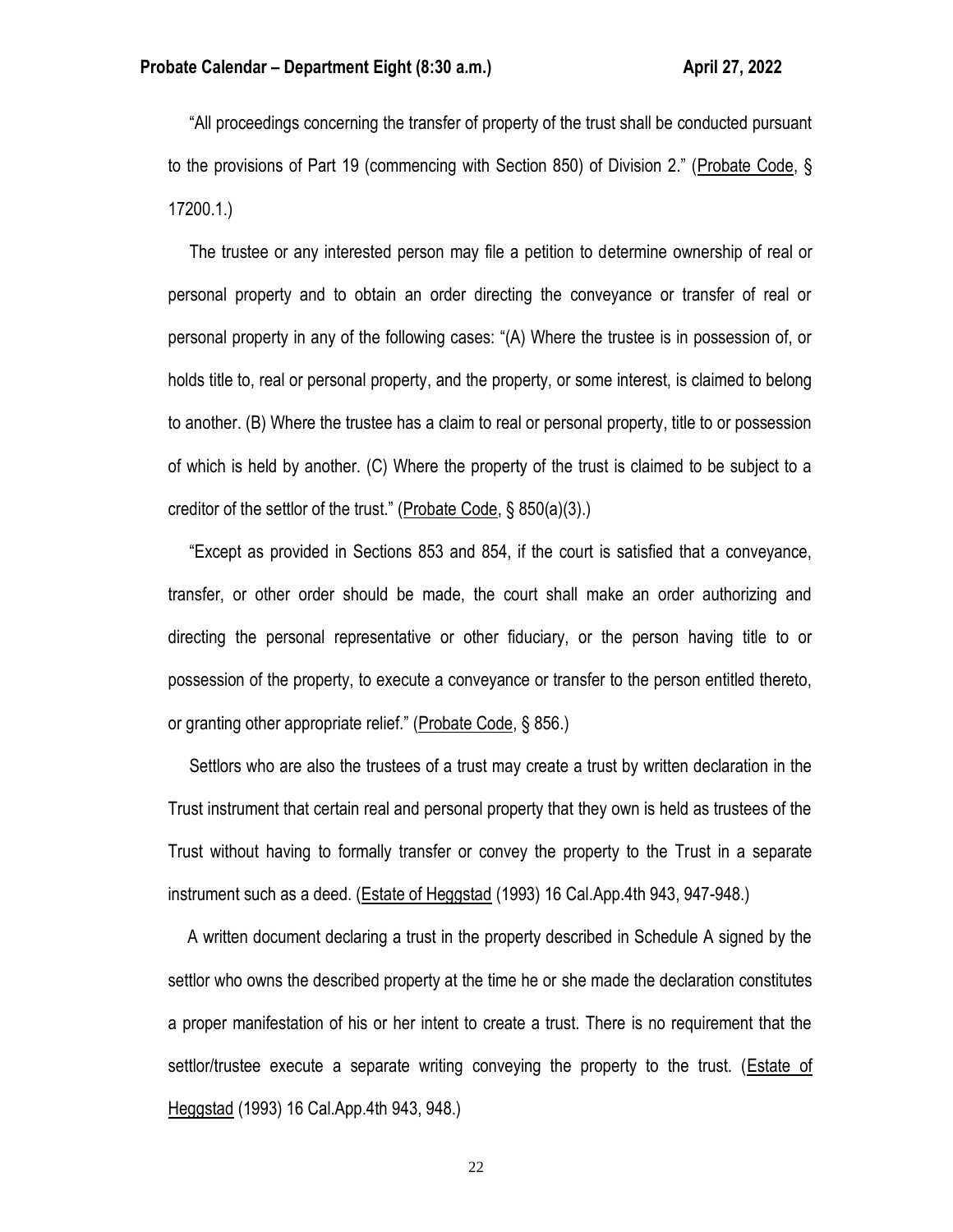The appellate court opinion in Ukkestad v. RBS Asset Finance, Inc. (2015) 235 Cal.App.4th 156 essentially held that where the Trust Instrument states that all of trustor's "right, title and interest" to all of his or her real and personal property is included in the Trust's assets and it is possible by resorting to extrinsic evidence to determine that the trustor held title to the subject property, then such a designation is sufficient to designate that property as being held in Trust and to satisfy the statute of frauds related to real property. (Ukkestad v. RBS Asset Finance, Inc. (2015) 235 Cal.App.4th 156, 164.) In fact, the appellate court stated a general assignment of personal property in a written instrument is legally effective. "The rule expressed in *Sterling* and in *Beverage* is consistent with our Supreme Court's long-standing view that a general assignment of a party's real and personal property in a written instrument is sufficiently certain to be legally effective…" (Ukkestad v. RBS Asset Finance, Inc. (2015) 235 Cal.App.4th 156, 162, fn. 6.)

 Attached as Exhibit B to the verified petition is a written general transfer and assignment of all of the trustors' personal property interests to the trustees of the Trust. It provides: the agreement is effective as to all assets and benefits of the trustors when signed; and effective prospectively with respect to all other assets and benefits hereafter acquired by the trustors, with specified exceptions. (Petition, Exhibit B – General Transfer, paragraphs 2 and 5.) The written general transfer agreement was executed by both trustors/settlors on July 3, 2014.

 "(a) If the requirements of Sections 13100 to 13104, inclusive, are satisfied: ¶ (1) The person or persons executing the affidavit or declaration as successor of the decedent are entitled to have the property described in the affidavit or declaration paid, delivered, or transferred to them. ¶ (2) A transfer agent of a security described in the affidavit or declaration shall change the registered ownership on the books of the corporation from the decedent to the person or persons executing the affidavit or declaration as successor of the decedent. ¶ (b) If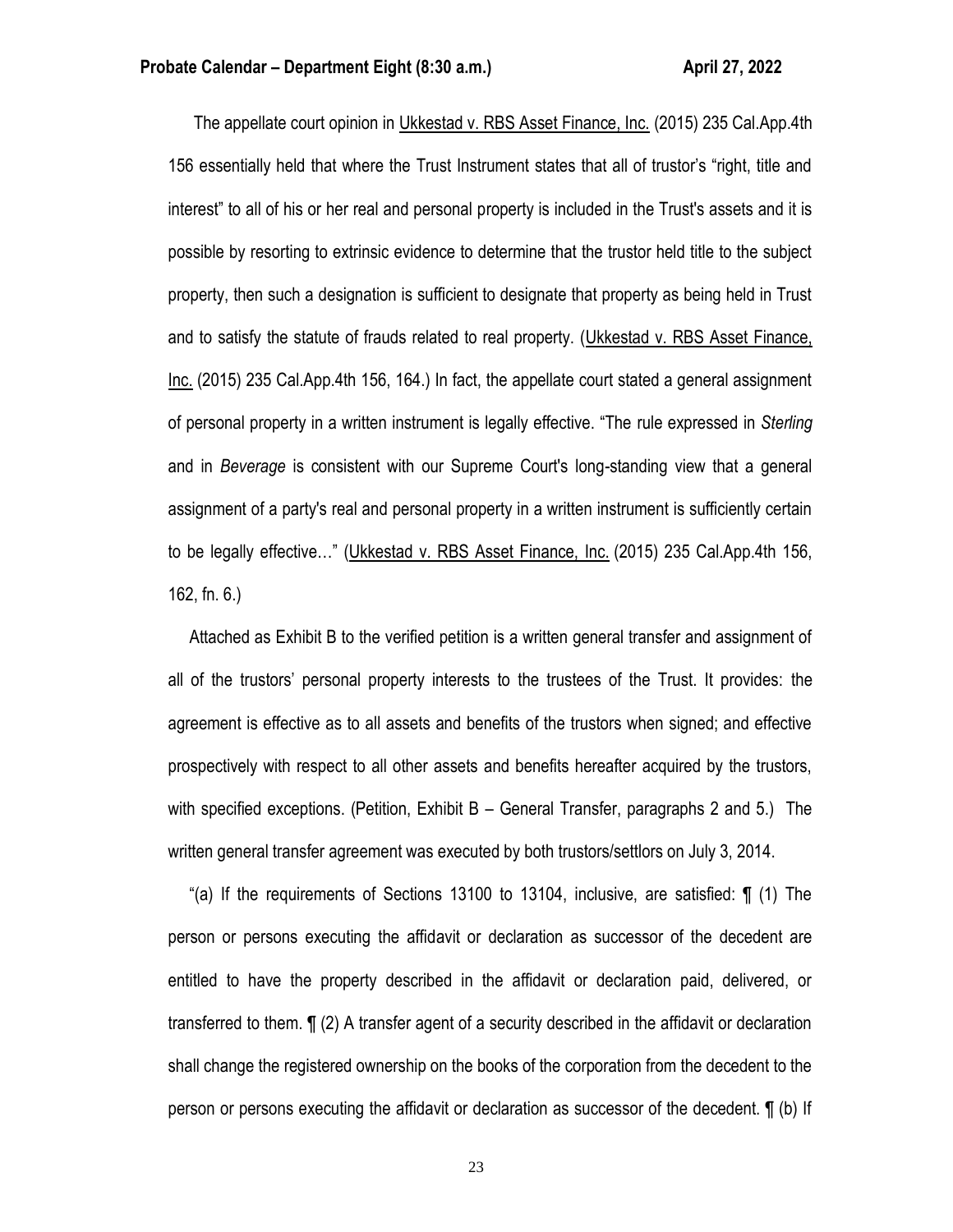the holder of the decedent's property refuses to pay, deliver, or transfer any personal property or evidence thereof to the successor of the decedent within a reasonable time, the successor may recover the property or compel its payment, delivery, or transfer in an action brought for that purpose against the holder of the property. If an action is brought against the holder under this section, the court shall award reasonable attorney's fees to the person or persons bringing the action if the court finds that the holder of the decedent's property acted unreasonably in refusing to pay, deliver, or transfer the property to them as required by subdivision (a)." (Probate Code, § 13105.)

 Where the petition to determine ownership of property involves a Trust, notice of the hearing and a copy of the petition must be served at least 30 days prior to the hearing on the trustee and each person claiming an interest in, or having title to or possession of, the subject property in the same manner as service of a summons and complaint and by mail to all beneficiaries and the Attorney General, if the petition relates to a charitable trust subject to the jurisdiction of the Attorney General. (Probate Code, §§ 851(a)(2), 851(b)(3) and 17203(a).)

 The proof of service declares that on January 5, 2022 the Trust beneficiaries and Acts Retirement – Life Communities, Inc., which is allegedly in possession of the subject funds claimed to be a trust asset, were served notice of the hearing and a copy of the petition by ordinary mail. As the entity having title to or possession of the subject property, Acts Retirement – Life Communities, Inc. must be served notice of the hearing and a copy of the petition in the same manner as service of a summons and complaint. Acts Retirement – Life Communities, Inc. is located in Pennsylvania.

 "A summons may be served on a person outside this state in any manner provided by this article or by sending a copy of the summons and of the complaint to the person to be served by first-class mail, postage prepaid, requiring a return receipt. Service of a summons by this